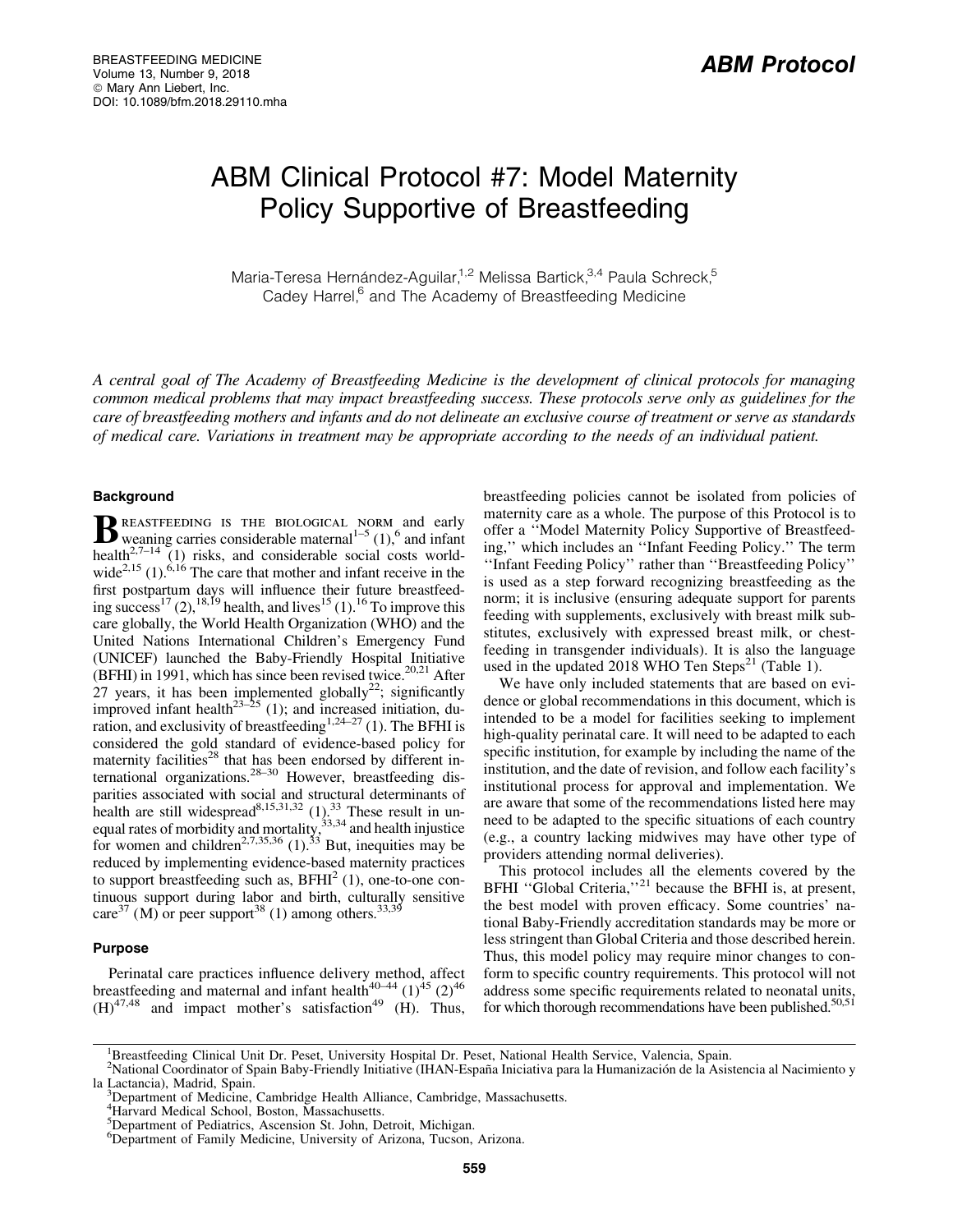| Critical management<br>procedures | Step 1. Policies<br>1a. Comply fully with the International Code of Marketing of Breast-milk Substitutes and<br>relevant World Health Assembly resolutions.<br>1b. Have a written infant feeding policy that is routinely communicated to staff and parents. |
|-----------------------------------|--------------------------------------------------------------------------------------------------------------------------------------------------------------------------------------------------------------------------------------------------------------|
|                                   | 1c. Establish ongoing monitoring and data-management systems.                                                                                                                                                                                                |
|                                   | Step 2. Ensure that staff has sufficient knowledge, competence and skills to support<br>breastfeeding.                                                                                                                                                       |
| Key clinical practices            | Step 3. Discuss the importance and management of breastfeeding with pregnant women and their<br>families.                                                                                                                                                    |
|                                   | Step 4. Facilitate immediate and uninterrupted skin-to-skin contact and support mothers to<br>initiate breastfeeding as soon as possible after birth.                                                                                                        |
|                                   | Step 5. Support mothers to initiate and maintain breastfeeding and manage common difficulties.<br>Step 6. Do not provide breastfed newborns any food or fluids other than breast milk, unless<br>medically indicated.                                        |
|                                   | Step 7. Enable mothers and their infants to remain together and to practice rooming-in 24 hours a day.<br>Step 8. Support mothers to recognize and respond to their infants' cues for feeding.                                                               |
|                                   | Step 9. Counsel mothers on the use and risks of feeding bottles, teats and pacifiers.<br>Step 10. Coordinate discharge so that parents and their infants have timely access to ongoing<br>support and care.                                                  |

Table 1. Ten Steps to Successful Breastfeeding (Revised 2018)

Adapted from The Ten Steps, WHO-UNICEF.<sup>21</sup>

#### About the 2018 Policy Protocol

This comprehensive protocol encompasses contents of many other ABM Protocols: #1 (Guideline for Hypoglycemia),<sup>52</sup> #2 "(Going Home),<sup>53</sup> #3 (Supplementary Feedings in the Full-Term Neonate),  $54$  #5 (Peripartum Breastfeeding Management), <sup>48</sup> #8 (Milk Storage Information for Home Use for Full-Term Neonates),  $55$  #10 (Breastfeeding the Late Preterm and Early Term Infant),<sup>56</sup> #14 (Breastfeedingfriendly Physician's Office),  $57$  #19 (Breastfeeding Promotion in the Prenatal Setting),  $58 \#21$  (Guidelines for Breastfeeding and Substance Use or Substance Use Disorder),  $59$  #26 (Persistent Pain with Breastfeeding),  $60$  and 28# (Peripartum Analgesia for the Breastfeeding Mother).<sup>61</sup>

A thorough scientific literature review (including recent statements/guidelines<sup>21,50,51,62–66</sup> was conducted in PubMed and LILACS. The search included documents in English, Spanish, French, and Portuguese published between 2011 and 2018. More than 1,000 abstracts were reviewed, those of low quality were discarded and a final total of 302 articles were analyzed in full. Quantitative evidence was rated according to the 2011 Oxford Center for Evidence-Based Medicine criteria: Levels of evidence are graded from (1) to (5) according to this criteria.<sup>67</sup> Qualitative evidence was graded using GRADECERQual: H (HIGH), M (MODER-ATE), L (LOW), VL (VERY LOW). $^{68}$  All citations grouped before a given level of evidence share that level of evidence. Expert or international guidelines, including ABM protocols, are not assigned levels of evidence, and certain research studies do not fall into the level of evidence categories.

We acknowledge that partners of birthing individuals may be of any gender. Also, although the vast majority of birthing individuals are women, we acknowledge that transgender men and nonbinary-gendered individuals may also give birth and many may want to breastfeed or feed at the chest (chestfeed). Some transgender female to male individuals who have undergone surgery to remove all or some of the breast parenchyma to achieve a flat chest wall may report variable experiences with milk production. They may wish to feed at the chest through supplemental devices or breastfeed,

or conversely, some transgender parents may feel uncomfortable with the idea of breastfeeding or chestfeeding<sup>69</sup>  $(M)^{70}$ (VL). Throughout this document, we may refer interchangeably to ''mothers,'' ''birthing individuals,'' or ''parents.''

We recognize that adopted newborns and their adoptive parents<sup> $1$ </sup> (5), and infants born to surrogate mothers and their nonpuerperal mothers/parents<sup> $2$ </sup> (5) equally need to bond and have the right for help with infant feeding (breastfeeding if chosen) and therefore are included in the words ''mothers,'' ''parents,'' and ''infants.''

Hereafter, the term ''formula'' refers to any kind of infant formula or breast milk substitute, including follow-up or any kind of ''special formula.''

#### Recommendations

Model maternity policy supportive of breastfeeding

Policy.

- 1. This institution promotes breastfeeding considering that it is the biological norm for the human mother and infant (dyad) and that artificial feeding and early weaning carries considerable maternal and infant health risks<sup>1-5,7-14</sup> (1).<sup>6</sup>
- 2. This institution recognizes the BFHI as the best and most efficacious intervention improving institutional maternity care with a significant positive effect on the incidence and duration of breastfeeding<sup>24–27</sup> (1) and infant health<sup>23</sup> (1).<sup>62</sup>
- 3. This document constitutes the Maternity Policy of this institution and includes an Infant Feeding Policy supportive of breastfeeding (or a dedicated Breastfeeding Policy). This policy is mandatory for all staff and nonabiding activities must be justified and written in the mother's and/or infant's clinical record.<sup>21</sup> This Policy:
	- A. Addresses institutional responsibilities with respect to complying with the International Code of Marketing of Breast Milk Substitutes and subsequent resolutions of the World Health Assembly (The Code)<sup>65,66</sup> guaranteeing staff clinical competency and skills to promote, protect, and support breastfeeding, and monitoring its implementation.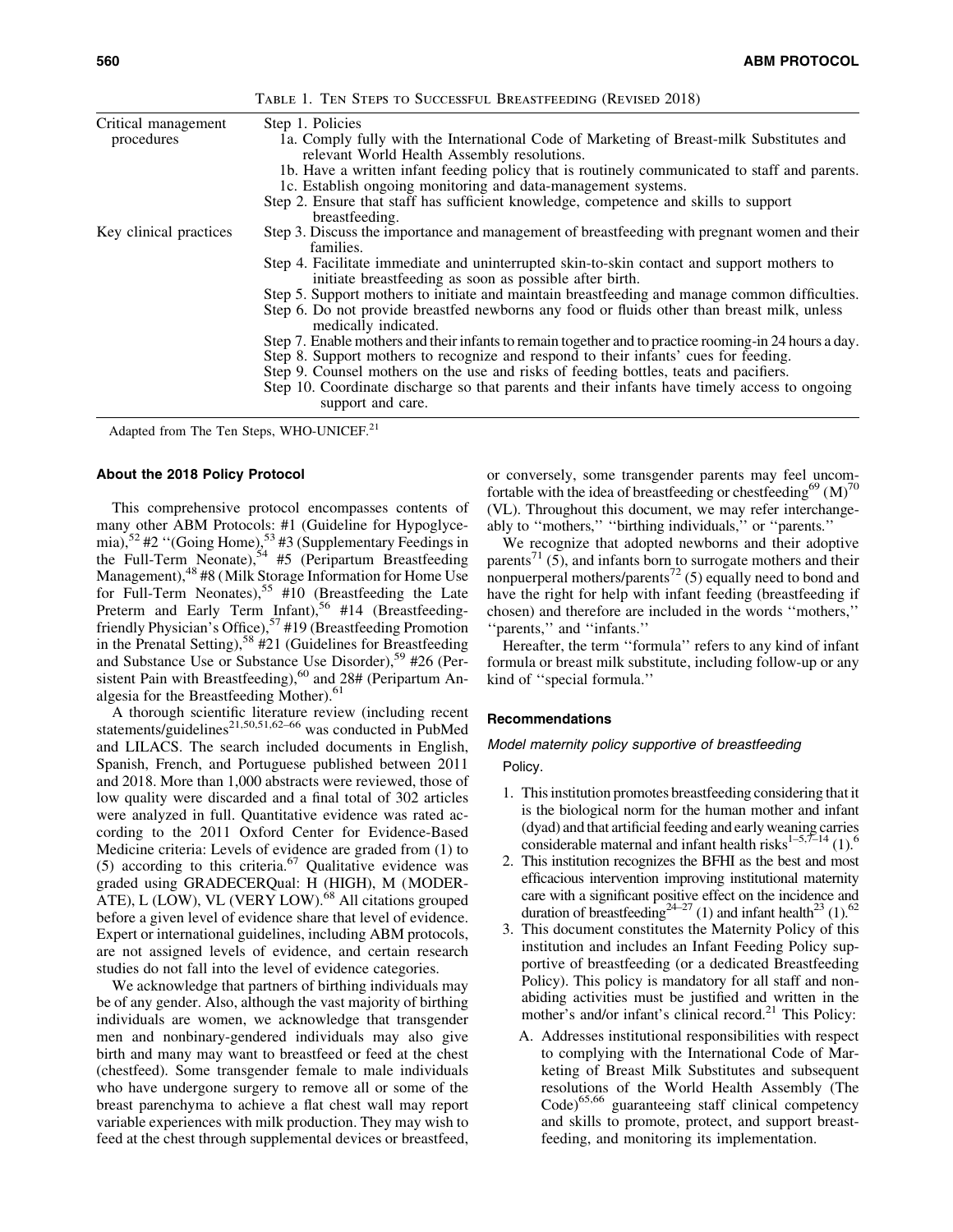- B. Addresses staff responsibilities (the implementation of key clinical practices) to ensure best maternal and infant care and adequately support best infant feeding practices.
- C. Addresses the need for all protocols and standards related to breastfeeding and infant feeding used in the maternity facility to be in line with WHO recommendations (i.e., BFHI standards) and current evidence-based guidelines and protocols.<sup>21,63</sup>
- D. Promotes skin-to-skin contact (SSC) immediately after birth and active support of breastfeeding, as part of the delivery of essential quality care during labor and delivery and childbirth quality care.<sup> $\frac{7}{3}$ </sup>
- E. Ensures respectful, nondiscriminatory care practiced with cultural humility<sup>74</sup> for all parents and newborns, including adopted infants.  $2^{1,63,73}$
- F. Guarantees that care and support for mothers and families is timely, appropriate and, sensitive to their needs,<sup>21,62,63</sup> honors privacy and informed choice,<sup>57,63</sup> and secures coordination among providers.<sup>63</sup>
- 4. To guarantee implementation of this policy:
	- A. An Infant Feeding/Breastfeeding Committee whose primary focus is breastfeeding will be established to monitor and oversee the implementation of this Policy<sup>75</sup> (1). This committee is at the level of other Hospital Quality improvement committees and clinical practices.<sup>21</sup>
	- B. The policy must be multidisciplinary and culturally appropriate and be composed of representatives of decision makers in the areas of maternal and newborn health, quality assurance and management, providers/physicians, nurses, midwives, lactation specialists, other appropriate staff, and parents. An elected breastfeeding coordinator and a secretary will chair and respond to the board.<sup>21</sup>
	- C. Committee members will meet at least every 6 months for monitoring purposes. They will assess implementation of the policy and determine how often to assess institutional compliance with the policy. Committee members will define actions needed to remain compliant with the policy. $2<sup>1</sup>$
	- D. A mechanism for data collection directed to routinely track breastfeeding and mother–infant care indicators and policy implementation will be in place to continually monitor and improve quality of perinatal care. $21$  Incorporation of breastfeeding indicators into the facility quality-improvement monitoring system is mandated.
		- Early initiation of breastfeeding and exclusive breastfeeding are considered sentinel indicators and must be routinely tracked. $21,63$
		- Other indicators may be added whenever considered necessary by the Infant Feeding/ Breastfeeding committee.
	- E. All staff will receive appropriate orientation to this Policy in the first weeks after hiring and periodically afterward.<sup>21</sup>
	- F. A user-friendly summary of the policy will be made easily available to parents. There are clear written accountability mechanisms to redress comments,

compliments, or complaints on the Policy compliance and there is a comment mechanism easily accessible to mothers and families whose content is periodically revised.<sup>63</sup>

- 5. This institution facilitates breastfeeding to their employees, allows for breastfeeding breaks, and has suitable areas available where staff (including residents)<sup>76</sup> (3) may breastfeed, express, and store their milk in appropriate conditions<sup>77</sup> (1)<sup>78</sup> (3).
- 6. This institution abides by The Code and related World Health Assembly resolutions<sup>21,66</sup> because noncompliance is a major undermining factor for breastfeeding<sup>79–82</sup>  $(1)^{83}$   $(M)^{84}$  (3).
	- A. This institution does not promote formula (nor related products covered in the Code). Direct contact of employees, manufacturers, or distributors of these products (''The Industry'') with the public is not allowed inside premises<sup>79</sup> (1)<sup>83</sup> (M).<sup>21,63,66</sup>
	- B. Gifts of any kind (including nonscientific literature, materials, equipment or money for staff, and materials, samples, coupons, or gift packs for mothers/families), any display (including posters or placards) or educational material with brand logos, and any educational or other type of events supported or paid by ''The Industry'' and directed to the staff, pregnant women, mothers, or families, are prohibited $^{63,84}$  (3).<sup>66</sup>
	- C. Any product under the Code that may be needed by the institution (formula, teats, bottles, or pacifiers and others) will be bought at fair market value $80$  (1). $66$
	- D. Health care providers will receive training on the Code to avoid conflicts of interest and to avoid giving conflicting advice to mothers<sup>81,85</sup> (1)<sup>83</sup> (M).
	- E. No promotional messages of industry foods or products, will be allowed in education materials aimed at mothers or families.<sup>21</sup>
	- F. This institution ensures that safe preparation and feeding of infant formula, and safe handling of bottles and teats, are demonstrated to birthing individuals and significant others only when needed (clinical indication for supplementation, breastfeeding contraindicated (Table 2), or not possible) or, after an informed choice made by parents (after a full explanation of the risks of breast milk substitutes).  $2^{1,63}$  This institution does not give group instruction on formula use and, the risks of not breastfeeding are fully explained to mothers who choose not to breastfeed. $2<sup>1</sup>$

# Staff training.

- 7. This institution ensures that all staff caring for mothers and infants have the knowledge and skills needed for appropriate mother–infant care and breastfeeding management<sup>86,87</sup> (1)<sup>17</sup> (2) (Table 3).<sup>21</sup> A designated staff member coordinates staff training activity and keeps training records<sup>75</sup> (1).
	- A. Health staff's knowledge and skills, about breastfeeding management<sup>88,89</sup> (1), mother infant care, interpersonal communications, and counseling<sup>90</sup>  $(2)$ ,<sup>63</sup> shall be assessed at hiring and periodically.
	- B. The BFHI Breastfeeding education and skills standards will be the minimum required for all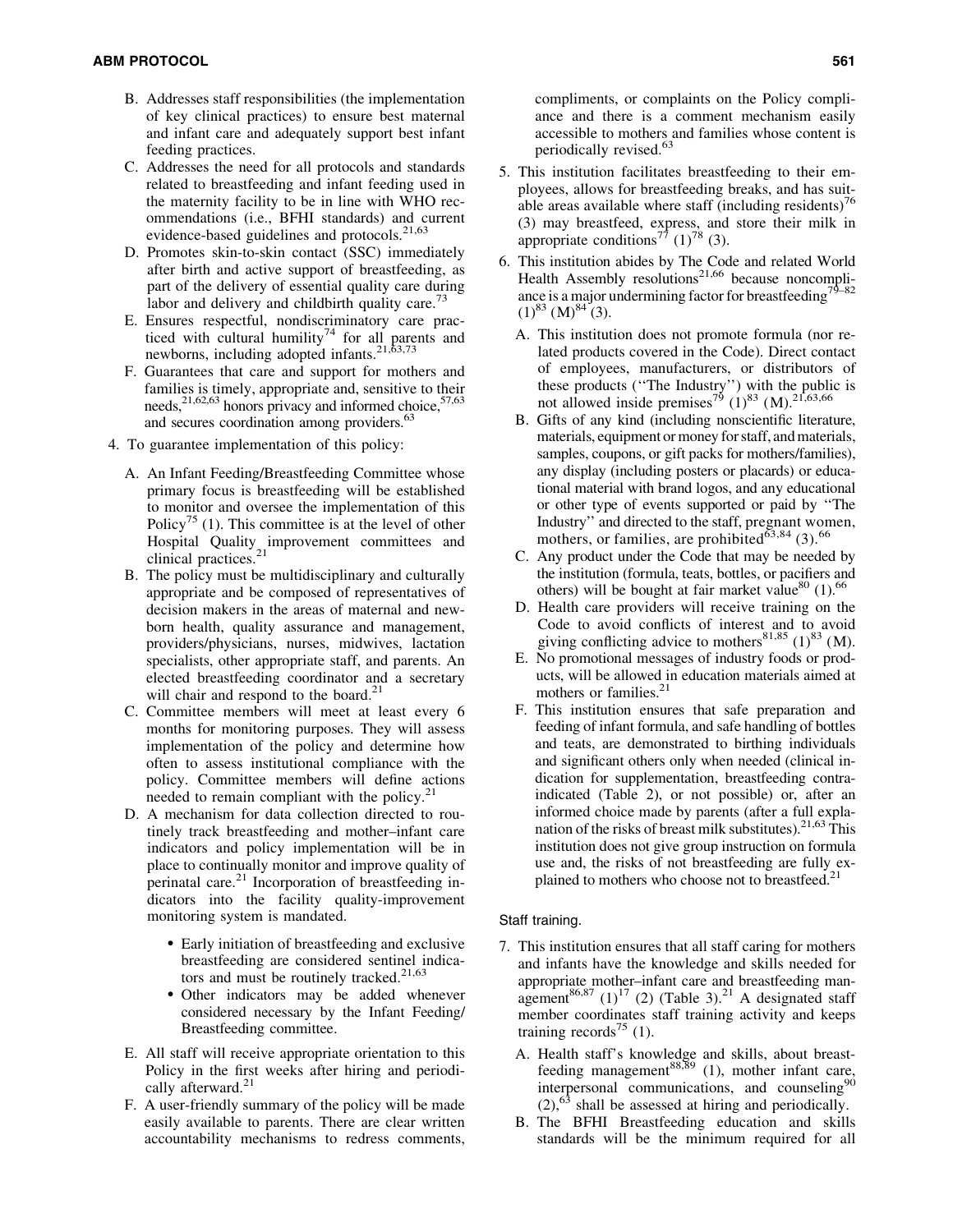| Mother's conditions            |                                                                                                                                                                                                                                                                                                                                                                                                                                                                                                                                                                                                                                                                           |  |
|--------------------------------|---------------------------------------------------------------------------------------------------------------------------------------------------------------------------------------------------------------------------------------------------------------------------------------------------------------------------------------------------------------------------------------------------------------------------------------------------------------------------------------------------------------------------------------------------------------------------------------------------------------------------------------------------------------------------|--|
| Ebola Virus<br>Herpes virus    | Suspected (until ruled out) or confirmed maternal Ebola virus.<br>Mothers with active herpetic lesions on the breast(s) should not breastfeed from the affected breast,<br>but may breastfeed from the unaffected breast. Milk can be pumped from the affected breast, as<br>there is no concern of hematologic transmission through the milk itself. However, milk can<br>become contaminated via the breast pump, and thus should any part of the breast pump come in<br>contact with herpetic lesions, that milk should be discarded. In this case, expression with<br>discarding of milk should be encouraged to maintain milk supply until breastfeeding is resumed. |  |
| <b>HIV</b>                     | Maternal Human Immunodeficiency Virus infection is a contraindication in locations where<br>artificial feeding is acceptable, feasible, affordable, sustainable, and safe. Check with local<br>authorities as recommendations from individual countries may vary (for example, the US<br>government stated that breastfeeding is not recommended for women living with HIV in the US,<br>as of 2018, but offers guidance and counseling for those who wish to breastfeed).                                                                                                                                                                                                |  |
| HLTV I and II                  | Mothers with human T-cell lymphotropic virus type I or type II Current use of illicit drugs (e.g., cocaine,<br>heroin, phencyclidine) as determined on a case-by-case basis by the infant's health care provider.                                                                                                                                                                                                                                                                                                                                                                                                                                                         |  |
| Varicella                      | If there is onset of Varicella within 5 days before or up to 48 hours after delivery, separation of the<br>mother and infant with feeding of expressed milk until mother is no longer contagious is<br>recommended, with administration of Varicella-Zoster Immune Globulin to the infant as soon as<br>possible. Avoid close contact with skin lesions. (For older infants, separation of the mother and<br>infant is not recommended, as the mother was contagious prior to the appearance of skin lesions<br>and thus the infant was already exposed.) Expert consultation is advised.                                                                                 |  |
| <b>Brucella</b>                | Untreated maternal brucellosis.                                                                                                                                                                                                                                                                                                                                                                                                                                                                                                                                                                                                                                           |  |
| Tuberculosis                   | Mothers with active, untreated pulmonary tuberculosis (until no longer contagious: 15 days of<br>treatment), should not breastfeed but infant can be given mother's own expressed milk.<br>However, unless the diagnosis has been made in the 15 days pre-delivery, the infant will have<br>been exposed by the time of the diagnosis, and must receive prophylaxis with isoniazid. There<br>might thus be no reason to separate them, if the infant is already being treated. Expert<br>consultation is advised.                                                                                                                                                         |  |
| Medications                    | Treatment with some medications such as chemotherapy, temporary or permanent cessation of<br>breastfeeding may be advised. Check with LactMed, InfantRisk.com, or e-lactancia, Lactation<br>Study or other local available accurate resources.                                                                                                                                                                                                                                                                                                                                                                                                                            |  |
| Illicit drugs                  | Current use of illicit drugs (e.g., cocaine, heroin, phencyclidine) as determined on a case-by-case<br>basis by the infant's health care provider.                                                                                                                                                                                                                                                                                                                                                                                                                                                                                                                        |  |
| Infant's conditions            |                                                                                                                                                                                                                                                                                                                                                                                                                                                                                                                                                                                                                                                                           |  |
| Inborn errors<br>of metabolism | Galactosemia (except for Duarte variant, in which partial breastfeeding is possible).<br>Congenital lactase deficiency.<br>Some inborn errors of metabolism may require supplementation (phenylketonuria, maple syrup<br>disease).                                                                                                                                                                                                                                                                                                                                                                                                                                        |  |

Table 2. Potential Contraindications to Breastfeeding

Sources:  $(ABM$  Protocols),<sup>59,60</sup> (official recommendations),<sup>172,180</sup> (web pages),<sup>169–171</sup> and (5).<sup>181–184</sup> Numbers in parentheses refer to Levels of Evidence (LOE) assigned, according to the OCEBM<sup>67</sup> (as in the rest of the text).

staff. $21$  Whenever previous training does not meet the requirements, additional training will be required and breastfeeding and lactation management, and competencies will be verified within 6 months of hire, but ideally within 2 months of hire.

- C. In-service training and periodic updates $75,87,91,92$  $(1)^{62}$  with the appropriate content and duration to ensure compliance with BFHI Guidance $87,93$  (1) and this policy, will be provided as needed. $21$
- D. Supportive supervision<sup>94</sup> (2) will ensure that care is offered according to this Policy<sup>63</sup> and that correct, current, and consistent information is provided to all parents.<sup>63</sup>

# Antenatal.

8. Mothers will be empowered to have the birth experience most conducive to breastfeeding. A detailed breastfeeding history, including breastfeeding desired objectives, will be part of the prenatal history in the clinical record<sup>95</sup>  $(1)$ <sup>58</sup>

- 9. This facility ensures that all pregnant mothers attending prenatal care in this facility will be offered personalized antenatal breastfeeding support and education<sup>75,87,96</sup>  $(1)^{41}$  (2) tailored to their concerns and needs. It will work with related facilities providing prenatal care to ensure that all mothers receive the information they need.
	- A. Sessions will start early in the first or second antenatal visit to avoid lack of information to women who may deliver prematurely.<sup>21</sup>
	- B. One-on-one and/or small group sessions will be delivered<sup>97</sup> (1) and partners and family will be encouraged to participate<sup>98,99</sup> (1).<sup>58</sup>
	- C. Midwives<sup>100</sup> (1)<sup>101</sup> (1) and other health care providers with lactation specialization<sup>102</sup> (1) will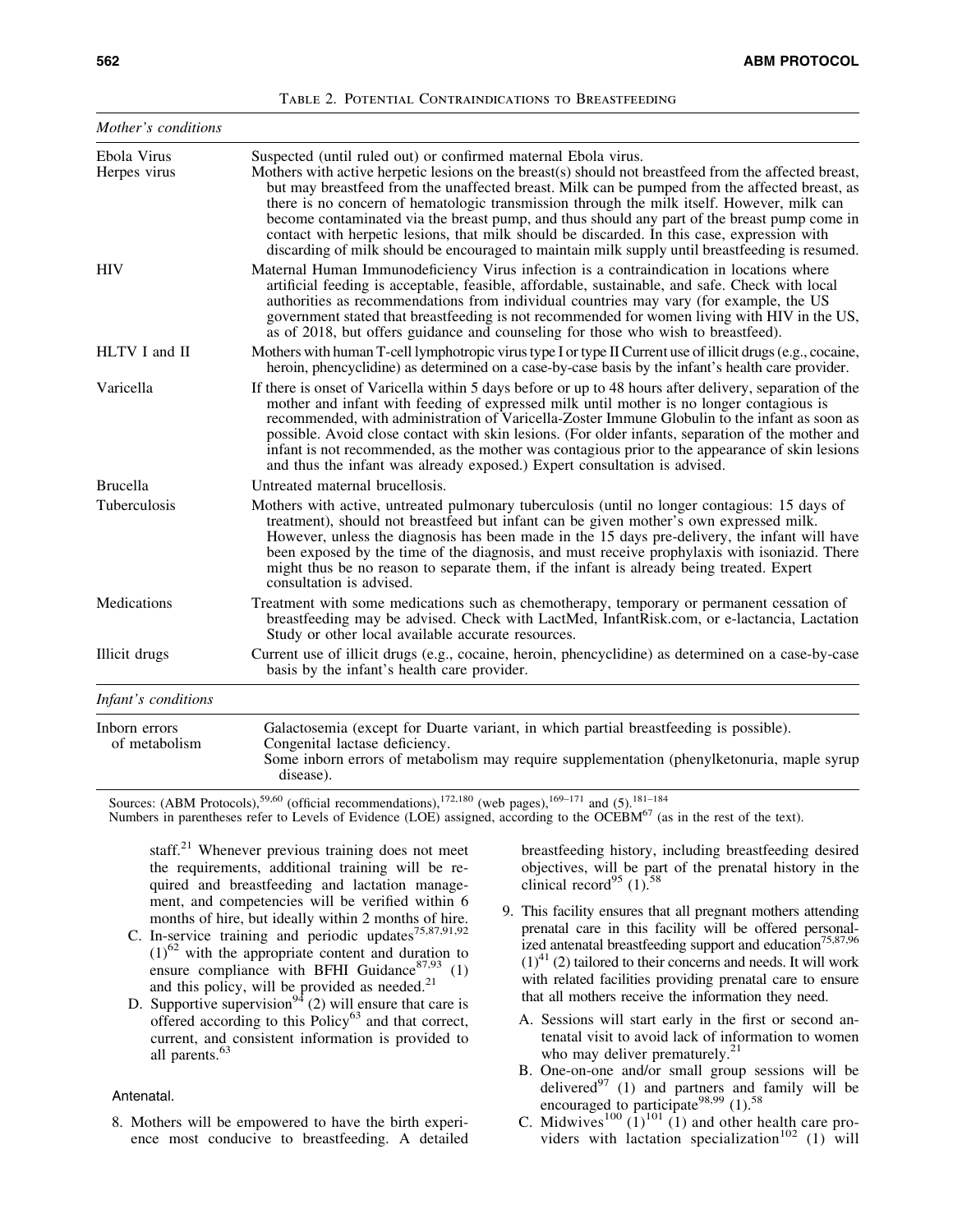#### Table 3. List of Abilities to Be Assessed Among Staff Working with Mother and Infants in Maternity Facilities

- 1. How to use listening and learning skills to counsel a mother and use skills for building confidence and giving support to counsel a mother.
- 2. How to counsel a pregnant woman about breastfeeding.
- 3. How to explain to a mother about the optimal pattern of breastfeeding.
- 4. How to counsel a mother about benefits of breastfeeding to her own health.
- 5. How to help a mother to initiate breastfeeding within the first hour after birth.
- 6. How to adequately assess a breastfeed.
- 7. How to efficiently help a mother to position herself and her infant for breastfeeding and achieve a proper attachment of the infant.
- 8. How to help a mother to express her breast milk and to cup feed her infant.
- 9. How to help mothers with most frequent breastfeeding issues:
	- a. mother who thinks she does not have enough milk;
	- b. mother with an infant who cries frequently;
	- c. mother whose infant is refusing to breastfeed;
	- d. mother who has flat or inverted nipples;
	- e. mother with engorged breasts;
	- f. mother with sore or cracked nipples;
	- g. mother with mastitis;
	- h. mother breastfeeding a low-birth-weight or sick infant, using a supplemental tube at the breast or other devices, if indicated.
- 10. How to implement the Code in the health facility.

Source: World Health Organization-UNICEF.<sup>21</sup>

be the preferred staff providing this antenatal education.

- 10. The education provided at each visit will be documented in the woman's clinical history and all women will be provided a schedule with the information that will be offered (Table 4). $^{21}$  The curriculum taught to pregnant women includes essential information pertinent to breastfeeding and is shared with nearby organizations that offer antenatal education to families in the community.
- 11. Special consideration will be given to behavioral and psychoeducational approaches<sup>58</sup> to increase selfconfidence<sup>103</sup> (3) and empowerment techniques, including gender equity.
- 12. Education will be tailored to mothers' personal determinants (background, ethnicity, culture, socioeconomic)58 and the special needs of women at risk of low breastfeeding: adolescents<sup>104</sup> (1), obese<sup>105</sup> (1), disenfranchised<sup>102</sup> (1),<sup>106</sup> (M) or disadvantaged groups<sup>87,96</sup>  $(1)$ ,<sup>107</sup>  $(2)$ ,<sup>108</sup>  $(M)$ . mHealth (the use of mobile and wireless devices for health services) training will be offered if deemed necessary for families with difficult access to the institution<sup>109</sup>  $(1).^{21}$

Labor and delivery care.

13. Physiological labor and birth will be promoted<sup>49</sup> (H) and harmful practices and unnecessary outdated interventions will be avoided. $63,73$ 

- A. All practices and interventions during labor, childbirth, and the early postnatal period in this institution conform to a written, up-to-date guidance that minimize the risk of cesarean delivery and instrumental vaginal delivery.<sup>73</sup> Both have been associated with adverse mother–child health outcomes<sup>44,96,110</sup>  $(1)^{42}$  (2) and adverse breastfeeding outcomes<sup>111,112</sup> (1)<sup>43</sup> (2).
- B. Patient-centered $47$  sensitive and supportive care shall be offered. $63,73$  The benefits, risks, and possible complications of interventions, such as pain control measures, route and type of narcotic analgesia, planned Cesarean delivery, and induced delivery, will be discussed.<sup>73</sup> Birthing individuals' informed choices will be respected<sup>40,43,44</sup> (1)<sup>49</sup> (H).
- C. Mothers will be encouraged to choose the companion(s) of their choice during labor.<sup>48,63,73</sup>
- D. Women with low-risk pregnancies who have the expectation of a normal delivery should be offered the option of a Midwife-Led Continuity of Care model service,<sup>113</sup> with one-on-one support being offered whenever possible<sup>38,114,115</sup>(1)<sup>49</sup>(H). (This recommendation applies only to settings with wellfunctioning midwifery programs).<sup>63</sup>
- E. A trained birth companion or doula, will be allowed following the mother's wishes and the country/institution policies $^{38}$  (1).<sup>48</sup>
- F. Nonpharmacological measures will be favored for uncomplicated cephalic deliveries. Medication, timing, and route of narcotic analgesia will be carefully chosen and discussed with the mother $113$  $(1)^{61}$  to minimize risks for the dyad's health and breastfeeding $40$  (1).

#### Postnatal care.

- 14. Immediately after vaginal and Cesarean births, SSC will be offered and encouraged for all mothers and newborns without complications<sup>115,116</sup> (1), regardless of feeding choice, and including late preterm (LPT) infants (34–36 6/7 weeks gesta- $\frac{1}{100}$  and low birth weight (LBW) (between 1,200 and  $2,500 \text{ g}$ ,  $^{117}$  whenever stability of mother/infant allows.  $117,118$ 
	- A. All well and alert newborns will be placed prone on mother's bare chest, naked, immediately after birth<sup>119</sup> (2). They will then be thoroughly dried (except hands), a diaper placed (if mother desires), and cover provided with a warm blanket to contain mother's heat<sup>120</sup> (5). Dyad and partner will be allowed to bond while being carefully observed. Infants should be left to experience the nine phases of newborn behavior that occur naturally when an infant is placed skin-to-skin at birth<sup>121</sup> (2), such as smelling, licking, resting, and crawling toward the nipple before latching spontaneously<sup>121</sup> (2)<sup>122</sup> (4)<sup>123</sup> (5)<sup>28,117</sup>
	- B. SSC will not be interrupted for at least 2 hours<sup>115,116,124,125</sup> (1)<sup>126</sup> (2)<sup>127</sup> (5) (Table 4) or until first breastfeed, unless required for justified medical reasons. If a delay or interruption of initial SSC has been necessary, staff will ensure that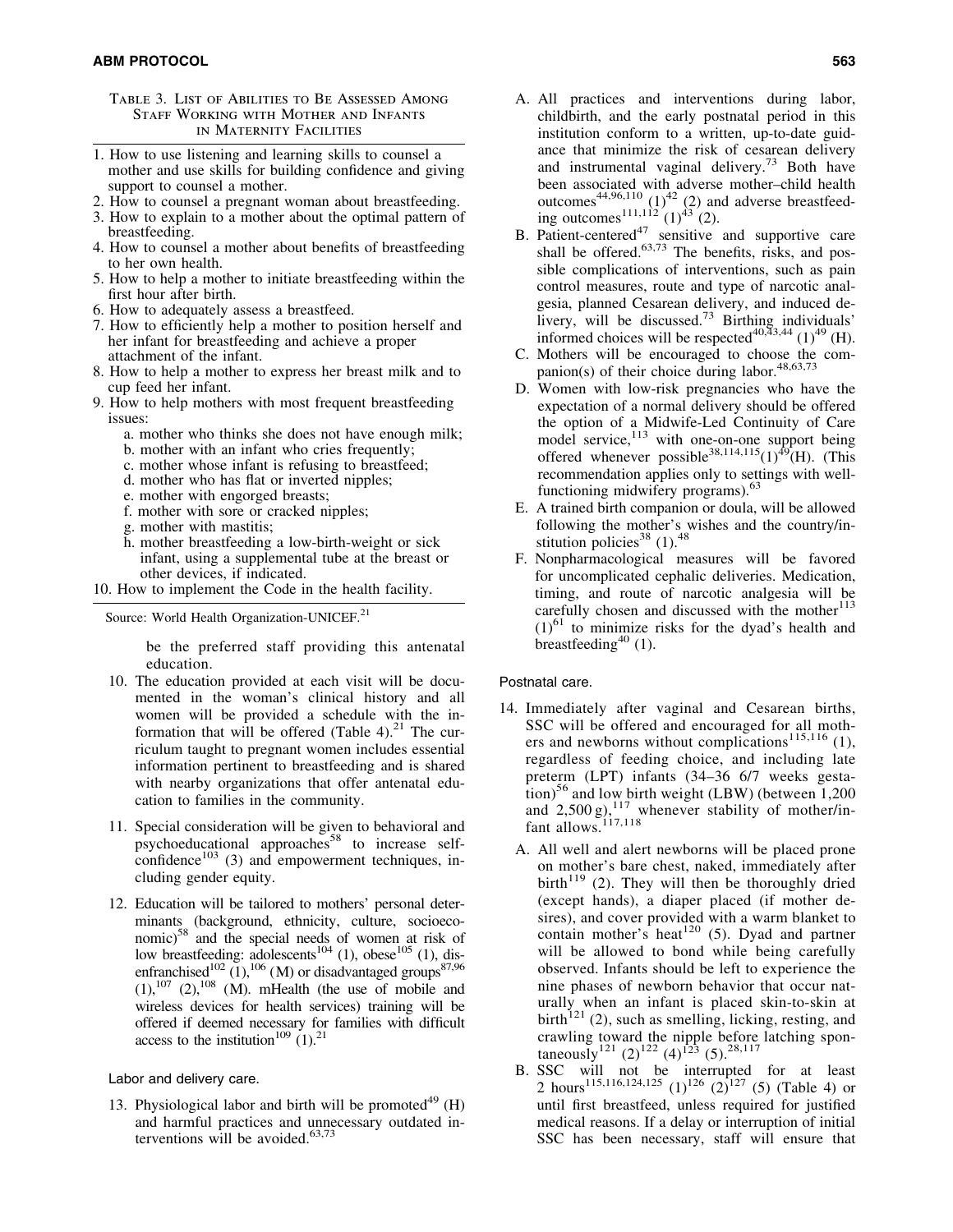| Visit date<br>(weeks gestation)      | Topics                                                                                                                                                                                                                                                                                                                           | Staff signature |
|--------------------------------------|----------------------------------------------------------------------------------------------------------------------------------------------------------------------------------------------------------------------------------------------------------------------------------------------------------------------------------|-----------------|
| Gest. week: Visit #:                 | 1. The right to receive respectful maternity care – which refers to<br>care organized for and provided to all women in a manner that<br>maintains their dignity, privacy and confidentiality, ensures<br>freedom from harm and mistreatment, and enables informed<br>choice and continuous support during labour and childbirth. |                 |
| Gest. week: $\sqrt{\text{Visit}}$ #: | 2. Non-pharmacologic pain relief methods during labor and the<br>influence of delivery methods on breastfeeding success                                                                                                                                                                                                          |                 |
| Gest. week: $\sqrt{\text{Visit}}$ #: | 3. Global recommendations and importance of breastfeeding the<br>importance of exclusive breastfeeding for the first 6 months, the<br>risks of giving breast milk substitutes, and the importance of<br>continuing breastfeeding after 6 months with appropriate<br>complementary foods, for the first two years or beyond       |                 |
| Gest. week: $\_\$ Visit #: $\_\_$    | 4. The importance of immediate and sustained skin-to-skin contact<br>after birth                                                                                                                                                                                                                                                 |                 |
| Gest. week: $\sqrt{\text{Visit}}$ #: | 5. The importance of early initiation of breastfeeding and rooming<br>in on a 24-hour basis                                                                                                                                                                                                                                      |                 |
| Gest. week: $\sqrt{\text{Visit}}$ #: | 6. The basics of milk supply and demand, to ensure the infant's<br>adequate nourishment.                                                                                                                                                                                                                                         |                 |
| Gest. week: $\sqrt{\text{Visit}}$ #: | 7. The basics of good positioning and attachment and recognition<br>of feeding cues                                                                                                                                                                                                                                              |                 |
| Gest. week: $\sqrt{\text{Visit}}$ #: | 8. Management of most common initial challenges such as pain,<br>cluster feeding, sleepy newborns, latching issues, engorgement<br>and practice of safe sleep                                                                                                                                                                    |                 |

Table 4. Topics to Be Covered in Antenatal Education, Model Schedule

Depending on each institution's and/or BFHI national country requirements, topics and antenatal information may be needed to be covered at a certain time point (e.g., Baby-Friendly USA requires topics to be covered before 28 weeks).<br>Sources: (numbers in parentheses refer to the LOE assigned according to OCEBM<sup>67</sup>: (1),<sup>40,44,186–187</sup> (2),<sup>43,107,1</sup> (guidelines or protocols are not rated).  $21,28,62,63,73$ 

Visit #, visit number; Gest. week:, Gestational week at which the visit should take place.

mother and infant receive SSC as soon as clinically possible<sup>127</sup> (5).<sup>21,28,48,62,128</sup> Time of initiation and end of SSC shall be documented in the medical record.

- C. The room temperature in the birthing environment will be set at or above  $25^{\circ}$ C (77 $^{\circ}$ F) and free of draughts.<sup>63</sup> Staff will avoid bright lights and loud noises to help the infants unfold their innate reflexes. $28,63$
- D. Needed measures will be in place to facilitate immediate (or as soon as possible) SSC after a Cesarean delivery, ideally in the operating room or the recovery area<sup>115,125</sup> (1)<sup>126</sup> (2). Use of transparent surgical drapes will be favored attending to the mother's wishes to provide a positive experience for the mother.
- E. Continuous supervision (intervening only if needed) and safe positioning to minimize the risk of Sudden Unexpected Postnatal Collapse with directions for staff and the mother's companions to monitor the mother and infant are included in skinto skin procedures protocol. A protocol with recommendations on safe sleep and SSC in the neonatal period based on evidence<sup>127</sup> (5) will guide staff practice.
- F. Apgar scores will be performed with the infant skinto-skin $127$  (5). Oral, nasal, or tracheal suction will not be done for babies who start to breathe on their own even when meconium is present in the amniotic fluid.<sup>117</sup>
- G. Umbilical cord clamping will be delayed in both preterm and term infants<sup>129</sup> (1)<sup>117,130</sup> except when mother or infant are unstable<sup>131</sup>  $(1)^{117}$  or if harvesting of cord blood is desired.<sup>132</sup>
- H. The infant's anthropometric measurements,  $133$  (3) intramuscular vitamin K administration,  $134,135$ ophthalmic prophylaxis,<sup>136</sup> and hepatitis B vaccine administration<sup>137</sup> will be delayed at least after the first hours of uninterrupted mother–infant contact or first breastfeeding.<sup>48,63</sup>
- I. Bathing will be delayed for at least  $24$  hours.<sup>73</sup>
- J. Immediate SSC with father or partner will be offered only if mother is not available<sup>126</sup> (2).<sup>50</sup>
- K. All parents (with preference time for the mother) will be encouraged to have their newborns SSC during their stay in the postpartum unit<sup>127</sup> (5).
- 15. All mothers and all newborns able to breastfeed (including LBW and preterm infants) shall be supported to breastfeed as soon as possible within the first hour of birth<sup>125,138,139</sup> (1).<sup>56,62,118</sup>
	- A. Help will be offered to facilitate the infant's first latch, if the infant does not latch spontaneously in the first hour or at the request of the mother $115$  $(1).^{48,118}$
	- B. Preterm infants, and early term babies will be offered special help to ensure latch and adequate transfer of milk $140$  (1).<sup>56</sup> Close observation needed by preterm and LBW infants for the first 12– 24 hours will be offered during skin-to-skin care,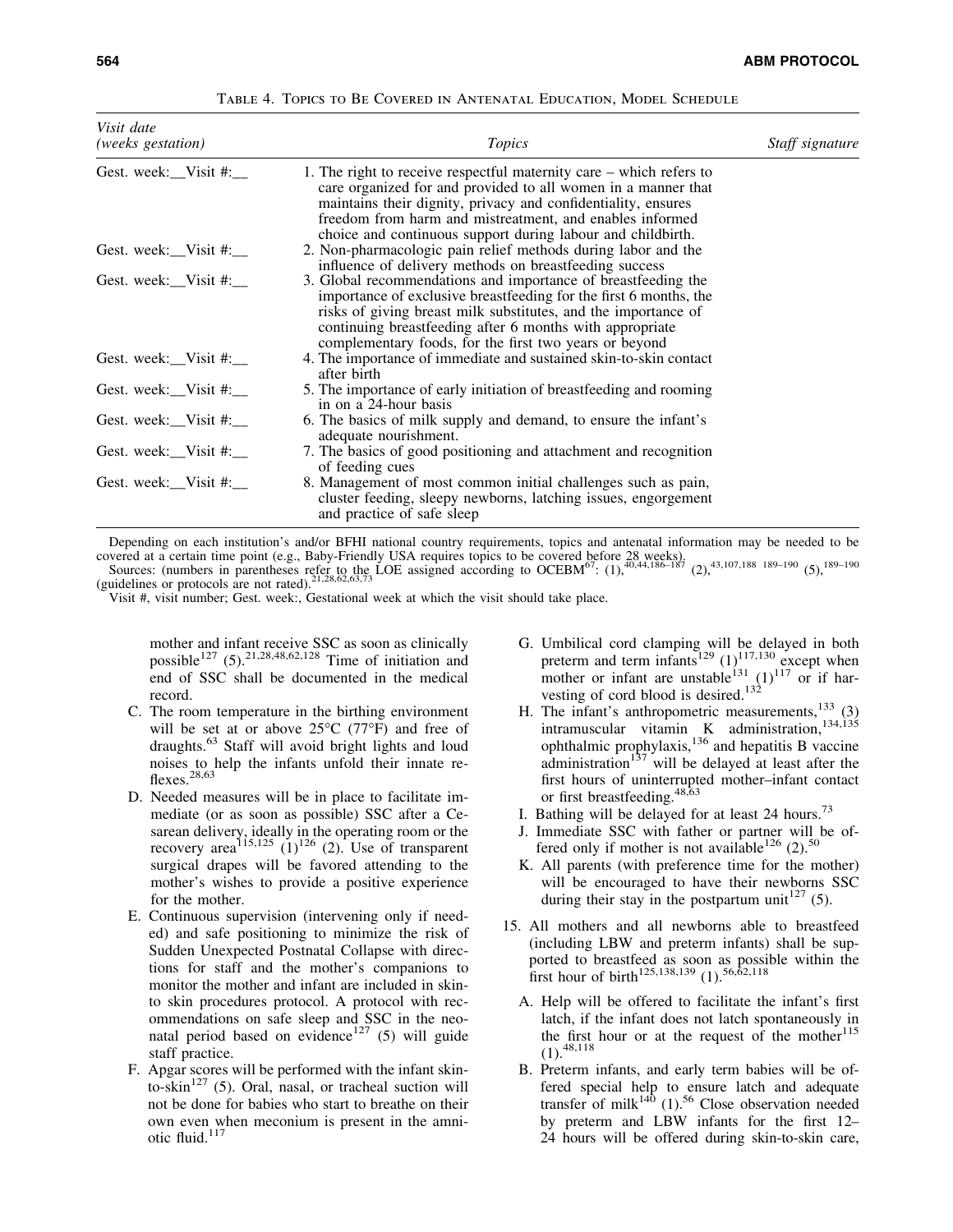Table 5. List of Essential Issues That Every New Breastfeeding Mother (and Family) Should Know and/or Demonstrate (to Be Verified with Mothers Before Discharge)

- 1. The importance of breastfeeding exclusively and mother/ parent infant eye-to-eye and body contact while feeding.
- 2. Feeding cues and signs of an adequate latch, swallowing, milk transfer and infant satisfaction and how to recognize all of them.
- 3. The average feeding frequency (8–12 times per 24 hours) with some infants needing more frequent feedings.
- 4. How to breastfeed in a comfortable position without pain.
- 5. Infants should be fed in response to feeding cues, offered both breasts per feeding and fed and until they seem satisfied.
- 6. How to ensure and enhance milk production and let down.
	- a. Why and how to hand express colostrum/breastmilk. b. Mothers who need to pump must know how to correctly use and care for their breast pump.
- 7. The effects of pacifiers and artificial teats on breastfeeding and why to avoid them until lactation is established.
- 8. Not all medications nor mother's illnesses contraindicate breastfeeding.
	- a. Accurate information resources: [www.e-lactancia.org](http://www.e-lactancia.org) and [www.mommymeds.com](http://www.mommymeds.com) are user-friendly resources for parents.
	- b. Reasons for a breastfeeding mother to avoid tobacco, alcohol and other drugs.
- 9. Safe sleeping instructions (how to make co-sleeping safer), particularly avoiding sofas and tobacco.
- 10. Recognize signs of undernourishment or dehydration in the infant and warning signs for calling a health professional.
	- a. Infant: usually not waking for more than 4 hours or, always awake or, never seeming satisfied or, more than 12 feeds per day, or no signs of swallowing with at least every 3–4 sucks, too few wet/heavy or soiled diapers per day, fever.
	- b. Mother: persistent painful latch or, breast lumps, breast pain, fever, doubts with milk production, aversion to the child, profound sadness and any doubt with breastfeeding self-efficacy.

Adapted from WHO-UNICE $F^{21}$  with additions from the following sources: (numbers in parentheses refer to the LOE assigned according to OCEBM<sup>67</sup>): (web pages),<sup>172,192</sup> (5),<sup>191</sup> (1).<sup>192</sup>

> Kangaroo care, $^{141}$  (1) breastfeeding, and roomingin.<sup>56,117</sup> Mothers will be encouraged to breastfeed on demand as soon as the infant's condition permits. $2<sup>1</sup>$

- 16. Every mother shall be offered as much help as needed with breastfeeding. The staff will ensure that the mother is able to position and attach her infant at the breast. At-risk mothers (complicated and Cesarean deliveries, obese, adolescents, patients with tobacco use, lack of partner support, intimate partner violence) will have tailored extra help.<sup>21,48</sup>
	- A. Trained staff will observe carefully the first breastfeeding sessions, looking for signs of effective latch, position, and effective feeding. If ev-

erything goes well they will not intervene. If improvement is needed, the mother will first be gently shown how to improve the latch and positioning herself, and avoid having the staff do it for her. $^{28}$ 

- B. Trained staff will observe and document at least one feed every shift until discharge and, with each staff contact with the mother whenever possible. Positioning, latch, milk transfer, infant's output frequency and characteristics, jaundice and infant's weight, and any feeding problem will be recorded in the clinical history.<sup>48</sup>
- C. Maternal semirecumbent position (biologic nurturing) will be encouraged in the early postpartum period,<sup>122</sup> (4) but each mother will be empowered to find her own most comfortable position.
- D. Mothers and partners will be enabled to recognize hunger cues, signs of good positioning and effective latching, to identify suckling, swallowing, and milk transfer and, to optimize milk production.<sup>21,48</sup>
- E. The staff will address any breastfeeding problem (nipple pain, latch difficulties, insufficient milk supply) $48$  and referral will be made to a lactation specialist whenever needed. Management of most common breastfeeding difficulties will be discussed with every breastfeeding parent before discharge (Tables 3 and 5). $^{21}$
- 17. All mothers will be taught breast massage and breast milk hand-expression techniques during their stay<sup>142</sup>  $(1)^{143}$  (2) and, if desired they will be taught how to use a breast pump. Mothers and families will be taught that obtaining only a few milliliters is frequent during the first episodes of milk expression, and does not signify low milk production.
	- A. Breast massage and hand expression shall be taught early whenever:
		- Newborns are not able to get colostrum through latch alone.
		- Preterm, early term, and any infant are not latching effectively in the first 24 hours<sup>143</sup> (2).
		- Newborns are at risk of hypoglycemia (diabetic mothers, undernourished infants), to supplement with colostrum on the first feeds after breastfeeding.
		- The infant cannot breastfeed directly (e.g., preterm or sick infants).
		- Mother–infant separation is unavoidable.
		- Mother is at risk for delayed lactogenesis II (Table 6).
	- B. Whenever separation lasts more than a few days mothers will be advised to use a double set-up electric breast pump, at least eight times per day, combined with hand expression  $144^{\circ}$  (3) (which has proven useful in mothers of preterm infants), and breast massage and hand expression will also be taught early.
	- C. Mothers identified prenatally or soon after delivery, as at risk of delayed lactogenesis II (Table 6), will be assigned to special help as deemed appropriate. A feeding plan and close follow-up of the infant (for adequate hydration and nutrition besides help with expression) will be offered. At discharge,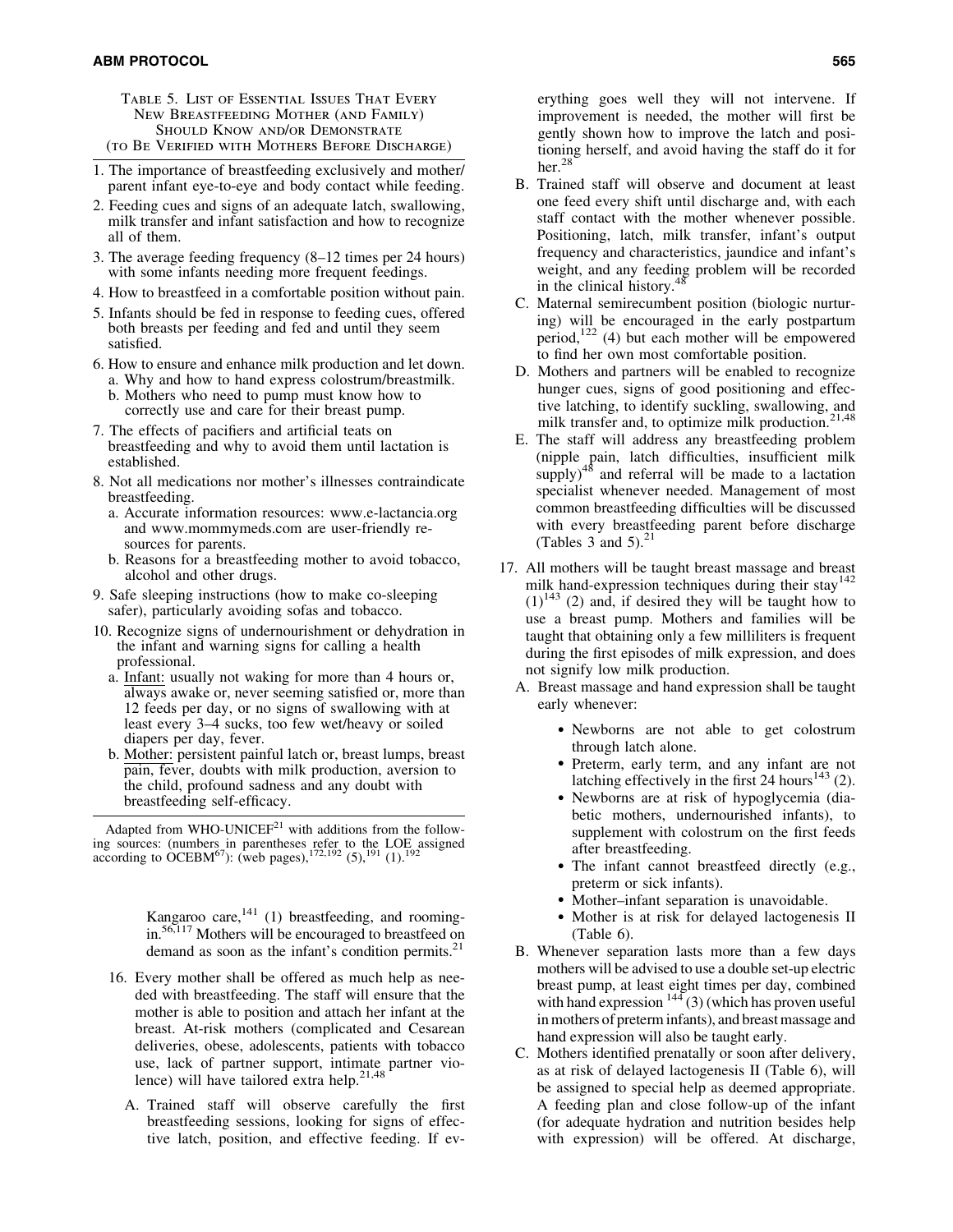| Maternal factors                                                                                                                                                                                                                       | Infant factors                                      |
|----------------------------------------------------------------------------------------------------------------------------------------------------------------------------------------------------------------------------------------|-----------------------------------------------------|
| Age over 30, Primiparity.                                                                                                                                                                                                              | Early term birth (37–39 weeks).                     |
| Breast problems: Insufficient glandular tissue, flat or inverted nipples<br>tissue, history of breast surgery.                                                                                                                         | Infant Apgar $<8$ .                                 |
| Delivery problems: Cesarean delivery (especially if unplanned),<br>complicated delivery, significant hemorrhage, prolonged labor, preterm<br>delivery $(37 weeks)$ , retained placenta.                                                | High birth weight $>3600$ g.                        |
| Postpartum depression.                                                                                                                                                                                                                 | Low birth weight $\left( < 2500 \text{g} \right)$ . |
| Metabolic problems: Diabetes (gestational, types 1 or 2), hypertension,<br>preeclampsia, polycystic ovary syndrome, obesity (pre-pregnancy<br>BMI >30), high cortisol levels, hypothyroidism, extreme tiredness,<br>fatigue or stress. | Poor or painful latch / restricted feedings.        |
| Previous low supply.                                                                                                                                                                                                                   | Prelacteal feeds.                                   |
| Tobacco use and some drugs and medications may cause low milk supply.                                                                                                                                                                  | Prematurity (<37 weeks).                            |

Table 6. Risk Factors for Delayed or Failed Lactogenesis II or Low Milk Supply

Delayed Lactogenesis II is defined as little or no maternal perception of breast fullness or leaking at least 72 hours post-birth. Sources: This table has been constructed with information from references (numbers in parentheses refer to the LOE assigned according to OCEBM<sup>67</sup>): (1),<sup>141,193</sup> (5).<sup>194</sup>

continuum of care will be ensured with a feeding plan and close follow-up.<sup>48</sup>

- D. Enough staffing time will be allocated to ensure that adequate supervision and help is possible for all new mothers and infants. $21,48$
- E. Painful procedures, such as Immunizations, vitamin K administration, or heel pricks shall be done while breastfeeding as it is the best method to soothe pain in the neonate<sup>145</sup> (2).
- 18. Individualized appropriate care for each mother of preterm or LBW infants will be offered, both for attending to the infant needs as well as family centered care and continuity of care. $50,51$ 
	- A. Preterm infants may be able to root, latch, and suck from 27 weeks; however, ineffective breastfeeding is likely. $21$  Preterm and early term infants will be offered special help to ensure adequate latch and milk transfer<sup>140</sup> (1).<sup>56</sup>
	- B. Every effort will be made for LBW (including Very Low Birth Weight) infants, to be fed their mother's own milk or, if that is unavailable, pasteurized donor human milk.<sup>117,128</sup> Mothers of preterm and LBW infants will be helped to start expressing as soon as possible, preferably within 1 hour of birth<sup>146</sup> (3),<sup>21,63</sup> (if no SSC has been possible)<sup>147</sup> (3) but at least in the first 6 hours<sup>146</sup> (3).<sup>56</sup>
	- C. Mothers will be supported and encouraged to express their breasts at least five times per day aiming to eight sessions per day, and at least one night session in 24 hours, to ensure an adequate milk supply. Space to pump milk near their infants in the neonatal ward will be made available and privacy may be provided with screens upon request. Guidance will be offered on breast massage, hand expression, usage of an electric breast pump (double set-up if feasible)<sup>148</sup> (2). Encouragement to pump immediately after  $SSC^{149}$  (2) and hand expression accompanied by pumping at least eight times<sup>56</sup> will be offered to increase milk supply whenever needed<sup>144</sup> (3).
- D. For infants <2,000 g, Kangaroo mother care will be instituted as soon as possible after birth for infants and as close to continuously as possible,  $63,117$  and will be facilitated to all mothers once the infant is stable<sup>141,150</sup> (1)<sup>151</sup> (5). Unlimited access to the neonatal ward for mothers and partners<sup>141,152</sup> (1) is guaranteed. For that purpose, mothers will be provided with clothing and adequate space to sit–lay in a semireclined position and enabled to hold their infants prone and naked between their breasts. Staff will facilitate feedings whenever infant shows early feeding cues.
- E. When going home, written and spoken instructions for proper storage and labeling of breast milk will be provided for all mothers who are separated from their infants.<sup>55</sup> Mothers will be encouraged to continue pumping and whenever possible, the institution will facilitate the provision of breast pumps.
- 19. Breastfeeding mothers will be encouraged to exclusively breastfeed (feeding only breast milk, no other liquids or solids except for vitamins/medications) unless supplements (water, glucose solutions, formula, or other liquid) are medically indicated (ABM Protocol  $#3$ ).<sup>54</sup> Supplements will not be offered to newborns unless medically indicated or by the mother's documented and informed request.<sup>21,62</sup> If supplements are needed:
	- A. Preferred order will be: colostrum/mother's own milk, pasteurized donor human milk,  $2^{1,62}$  readymixed formula, and powdered or concentrated formula mixed with clean water. On the first 1–2 days of life, term infants do not need more than 2–15 mL per feeding.<sup>48</sup>
	- B. Mothers will be encouraged to express colostrum or milk directly into the infant's mouth or to feed by alternative methods other than bottle/artificial teats (a cup, finger, syringe, paladai, or a spoon are preferred).<sup>54</sup> Supplementing through tubing at chest may help stimulate the mother's breast while feeding the infant<sup>153</sup> (1).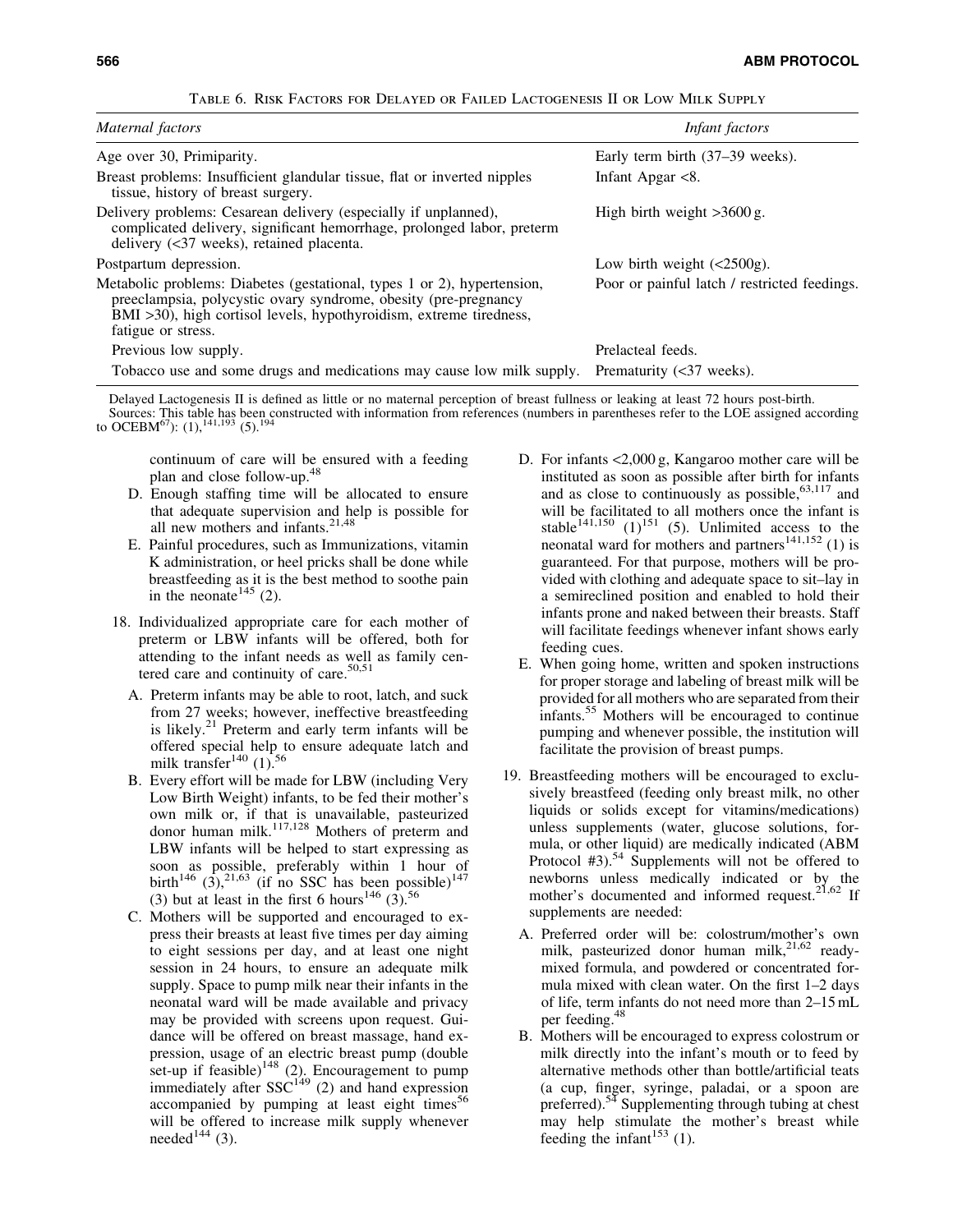- C. Supplements will not be given without a medical order, $^{21}$  including by mother's request. Orders given for medical indications will require daily review and renewal. Medical indications for supplementation, type of supplement, times, amount, method of feeding the supplement, and instructions given to mothers regarding supplementation will be documented in the clinical record of mother/infant. $21,54$
- D. Mothers who ask for supplementation when not medically indicated will have their reasons listened to and explored. A careful assessment of breastfeeding will be offered and the risks of supplementing will be discussed with mothers and relatives.54
- E. Safe preparation, feeding, handling, and storage of breast milk substitutes will be individually taught to families who do not breastfeed or need supplements, at discharge, $21$  and written instructions will be given if appropriate.
- 20. In this institution, we recognize and facilitate the need for all mothers and healthy term babies to remain together 24 hours per day (rooming-in) for their mutual well-being, regardless of parent's feeding choice, or delivery method)<sup>154</sup> (1).<sup>63,117</sup> Unless legally mandated, this facility does not have a dedicated nursery space for healthy term newborns (although eliminating the nursery is not a requirement of BFHI). Should this institution maintain a nursery, the infants therein would not be visible to passersby, thereby deflecting interest, and neither normalize separation nor appear to endorse or encourage its use.
	- A. Rooming-in is facilitated for all newborns<sup>155</sup>  $(2)$ ,<sup>21</sup> including LPT infants<sup>140</sup> (1)<sup>56</sup> or LBW >1,750 g who meet specific medical and safety criteria<sup>156</sup> (2). Maternity beds with sidecar basinets will be facilitated for hospital use<sup>157,158</sup> (2).
	- B. Separation of mothers and infants will occur only for justified clinical reasons. Documentation of interruption of rooming-in with reason for interruption, location of infant during interruption, and time parameters for interruption is required<sup>154</sup>  $(1)$ <sup>56</sup> from staff. Rooming-in will be reinstated as soon as the reason ceases. Whenever a mother must be separated from her infant the staff will support the mother to begin expressing her milk as soon as possible and at least within the first 6 hours of separation.<sup>21</sup> Whenever parents request their infant be kept apart from them, their reasons for such care will be explored and the importance of rooming-in for the infant's health and wellbeing will be explained<sup>154</sup> (1). The education will be documented. If the infant is separated either for medical reasons or parental choice, the nurse caring for the infant will be responsible for bringing the infant to the mother as soon as the infant displays feeding cues, to support exclusive breastfeeding.
	- C. All routine procedures, assessments, newborn screens, cardiac screens, immunizations, hearing screens, and routine laboratory draws shall be performed at the mother's bedside.<sup>48,63</sup> Routine

blood glucose monitoring of term healthy infants is not indicated. $52,73$  Newborn bathing is not necessary in most cases, but if desired, parents will perform it whenever possible, with assistance of staff. $48,73$ 

- D. Infants who need intravenous antibiotics or phototherapy, but are otherwise healthy and stable, will be allowed to remain with the mother<sup>125</sup>  $(1)$ .<sup>56</sup>
- E. Safe rooming-in practices training to prevent infant falls and suffocation incidents, will be regularly offered to families, including information about high-risk hours (early morning) and risk factors (exhausted parents), particularly advice to feed the infant in an adult bed at night or when tired, instead of on a sofa or recliner.<sup>159</sup> Increased surveillance will be offered to mother–infant dyads that have been identified at higher risk<sup>127</sup> (5).<sup>56</sup>
- 21. Hospital staff will ensure that all mothers, regardless of delivery method or feeding choice, know how to respond to their infant cues for feeding, closeness, and comfort. Scheduled feeding of stable newborns is not recommended.<sup>21,30,73</sup>
	- A. No restrictions will be placed on the frequency or length of feeding (crying is a late feeding cue). $21$
	- B. Mothers will be taught that:
		- Infants need at least breastfeed eight times per day, and, many need more frequent feedings.
		- It is important to offer both breasts at each feeding, but if the infant gets satiated only with one breast, the opposite side should be offered at the next feed.
		- Cluster feedings (several feeds close together) are common in the first 24–36 hours and may stimulate breast milk production. They are not a sign of insufficient milk neither is supplementation required.<sup>30</sup> Later, they may signal insufficient milk transfer $160$  (5).
	- C. While rooming in, parents of LBW, preterm or early term newborns, and newborns who are losing excess weight, will be instructed to feed the infant at early feeding cues and awaken them if necessary, so that the infant receives at least 8 feeds per 24 hours.<sup>56</sup> Whenever separation occurs, staff will bring infants to mothers for feeding, every time staff notice feeding cues.<sup>21</sup>
- 22. Pacifiers, artificial nipples, or teats will not *routinely* be used nor routinely offered to healthy-term breastfeeding infants<sup>161,162</sup> (1)<sup>155,163</sup> (2)<sup>164,165</sup> (3).<sup>54</sup>
	- A. If a mother requests that her infant be given a bottle or teat, staff will explore reasons for the request, address concerns, and educate on the risks of their use, with emphasis on the effects on suckling. Breastfeeding will be assessed to rule out breastfeeding difficulties<sup>165</sup> (3).<sup>21</sup>
	- B. Staff will not routinely give pacifiers to breastfeeding infants. If a mother requests a pacifier, the staff will explore the reasons for the request, address the mother's concerns, and educate her on potential problems with pacifier use and the education will be documented. Informed mother deci-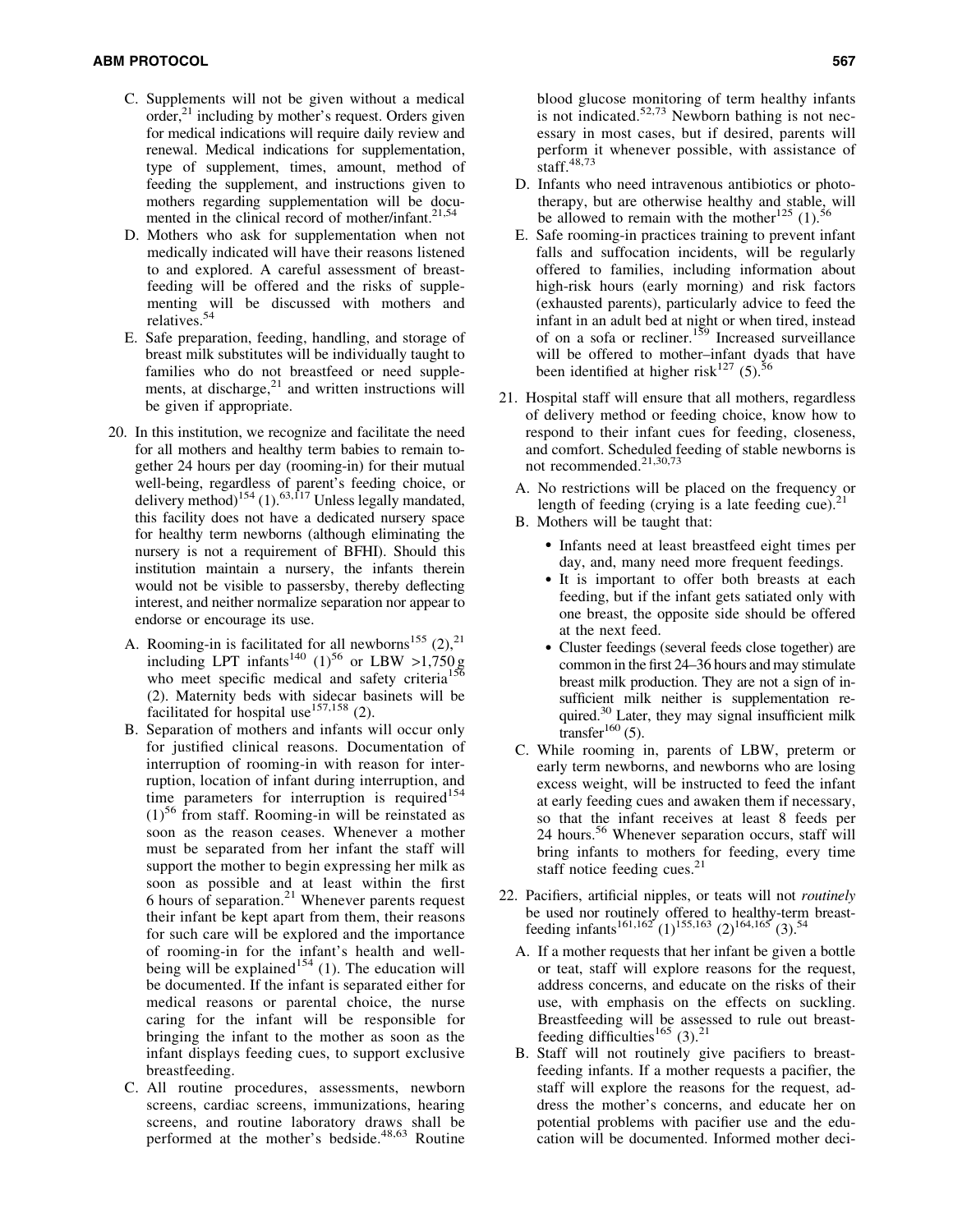sions on teats or pacifier use will be honored and documented in the medical record.<sup>54</sup>

- C. Preterm or sick infants in the Neonatal Intensive Care or Special Care Unit may have pacifiers indicated for non-nutritive sucking.<sup>21,50,163</sup>
- D. Nipple shields (or bottle nipples) will be only used on recommendation by a lactation specialist and after other attempts to correct the difficulty have failed<sup>166</sup> (1)<sup>167</sup> (2).<sup>50</sup>
- E. Breastfeeding will be the preferred soothing method for any breastfed infant undergoing a painful procedure<sup>145</sup> (2). Pacifiers will be given for pain soothing during a procedure, only if breastfeeding is not possible and will be discarded after the procedure.
- 23. This institution will use evidence-based sources for medication safe use with lactating mothers, such as LactMed, $168$  InfantRisk, $169$  the Lactation Study Center, $170$  or APILAM webpage: [www.e-lactancia.org.](http://www.e-lactancia.org) $171$ Pharmacological inhibition of lactation will not be offered routinely to inhibit lactation.<sup>172,173</sup> Nonpharmacological measures, such as ice and mild analgesics to alleviate discomfort, breast expression to comfort, and breast support to avoid engorgement, will be advised<sup>174</sup> (1).<sup>172</sup> In birthing individuals, where inhibition of lactation may be necessary for medical or psychological reasons, and after the birthing individual has made an informed decision $173$  (5), lisuride and cabergoline may be used<sup>175</sup> (1).

# Continuum of care/going home.

- 24. This institution offers coordinated care with clear, accurate information exchange between relevant health and social care professionals<sup>63</sup> for all mothers, infants, and family.
	- A. Before discharge, the health care team will ensure that there is effective breastfeeding that breastfeeding mothers are able to efficiently breastfeed their infants and that continuity of care is guaranteed, either by follow-up visits (including home visits) or by arranging qualified primary care providers and/or lactation specialists visits and/or support groups or peer counseling contacts<sup>21,28,62,1,176</sup> (1).
	- B. If the infant is still not latching or feeding well at the time of discharge, an individualized feeding plan will be devised and depending on the dyad's clinical situation and resources, the infant's discharge may be delayed.<sup>53,54</sup> A healthy infant will not be discharged without his mother if she needs to stay for any clinical reason, unless staying together is impossible (e.g., mother in the medical intensive care unit).
	- C. Education written material on breastfeeding will be facilitated and discussed with mothers and partners<sup>177</sup> (2) as appropriate, but will not be substituted for person-centered, proactive personal support<sup>178</sup>  $(1)^{46}$  (H). Efforts will be made to include family in educational activities. Before leaving the hospital, staff will make sure that birthing individuals have certain knowledge and skills (Table 4).
- 25. This institution collaborates with community-based programs to coordinate breastfeeding messages and offer continuity of care.
	- A. Before discharge, contacts with local support groups or other breastfeeding support community resources will be provided for all dyads<sup>1</sup> (1).
	- B. A visit with a health care provider will be secured for every mother–infant dyad to assess the mother and infant's general well-being, feeding situation, presence of infant jaundice, 2–4 days after birth and again in the next week.<sup>21</sup>
	- C. Whenever needed, a visit for specifically following up on feeding issues will be arranged. Home visits may be planned or arranged as they have demonstrated importance to extend breastfeeding duration $(1)$ .

#### Application

All birthing individuals.

#### Other related ABM Protocols

Protocols #1, #2, #3, #5, #8, #10, #14, #19, #21, #26, #28.

# Research Needs

While researching for evidence to build this protocol, certain issues have arisen as lacking enough or at all evidence, such as effective strategies to increase implementation of BFHI practices in the hospital setting or best ways to monitor staff adherence to a hospital's breastfeeding policy. There is need for controlled studies of prenatal and early hand expression in mothers of term infants at risk for delayed lactogenesis II; and its effect on the timing of lactogenesis II, milk volume, and duration of breastfeeding should be better determined. On-demand feeding, best positions for breastfeeding, SSC with nonfather parents and other relatives (if mother is not available), best treatment to inhibit lactation when needed and, transgender parents' chest-feeding experiences and how to support them, are other issues where adequate research or any research at all is lacking.

#### References

- 1. Feltner C, Palmieri Weber R, Stuebe AM, et al. Breastfeeding Programs and Policies, Breastfeeding Uptake, and Maternal Health Outcomes in Developed Countries. Rockville, MD: Agency for Healthcare Research and Quality, 2018.
- 2. Victora CG, Bahl R, Barros AJ, et al. Breastfeeding in the 21st century: Epidemiology, mechanisms, and lifelong effect. *Lancet* 2016;387:475–490.
- 3. Chowdhury R, Sinha B, Sankar MJ, et al. Breastfeeding and maternal health outcomes: A systematic review and meta-analysis. *Acta Paediatr* 2015;104:96–113.
- 4. Merritt MA, Riboli E, Murphy N, et al. Reproductive factors and risk of mortality in the European Prospective Investigation into Cancer and Nutrition; a cohort study. *BMC Med* 2015;13:252.
- 5. Nguyen B, Jin K, Ding D. Breastfeeding and maternal cardiovascular risk factors and outcomes: A systematic review. *PLoS One* 2017;12:e0187923.
- 6. Bartick MC, Schwarz EB, Green BD, et al. Suboptimal breastfeeding in the United States: Maternal and pediatric health outcomes and costs. *Matern Child Nutr* 2017;13:3– 6; Erratum in *Matern Child Nutr* 2017.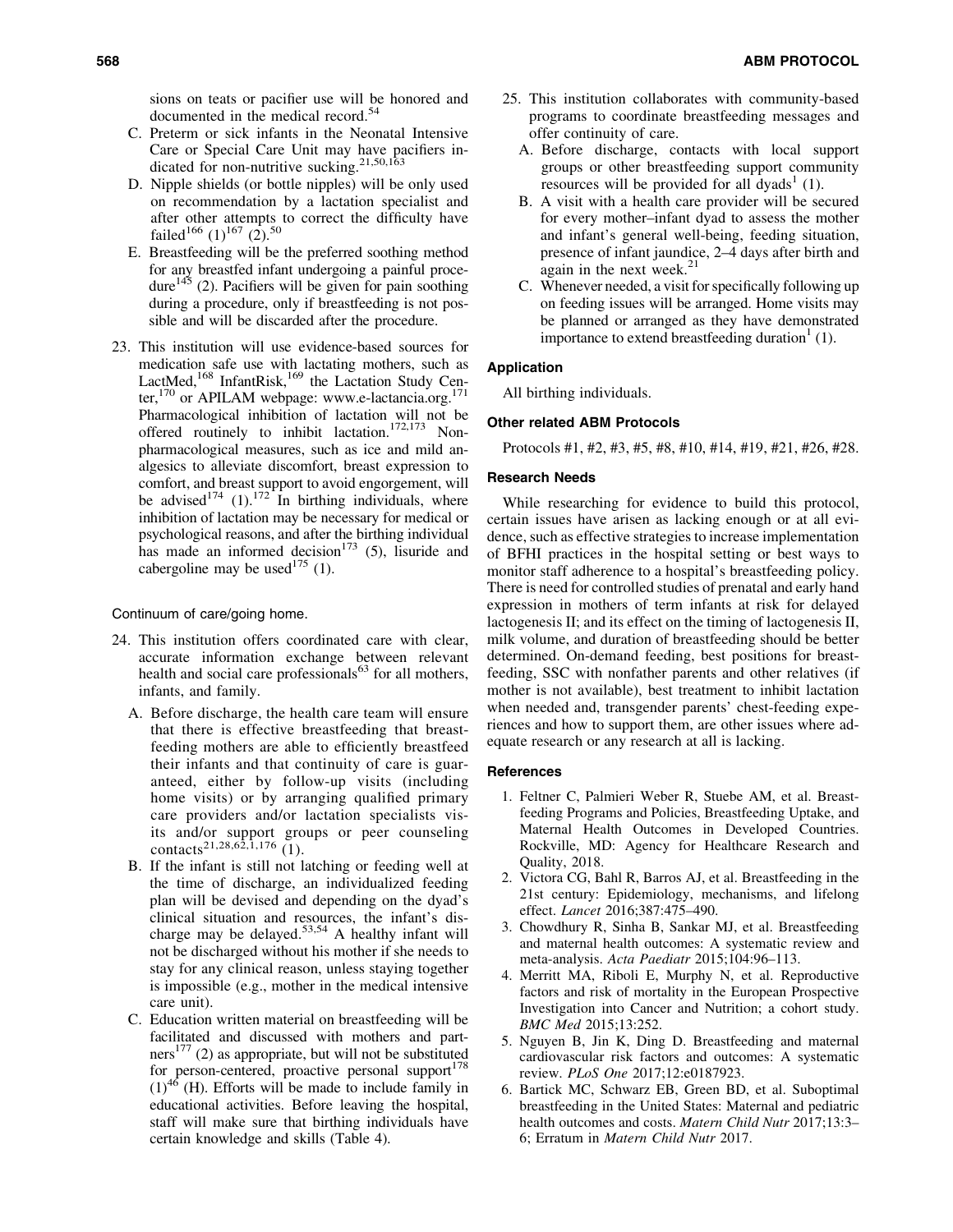- 7. Sankar MJ, Sinha B, Chowdhury R, et al. Optimal breastfeeding practices and infant and child mortality: A systematic review and meta-analysis. *Acta Paediatr* 2015; 104 Suppl 467:3–13.
- 8. Cleminson J, Oddie S, Renfrew MJ, et al. Being baby friendly: Evidence-based breastfeeding support. *Arch Dis Child Fetal Neonatal Ed* 2015;100:F173–F178.
- 9. Bowatte G, Tham R, Allen KJ, et al. Breastfeeding and childhood acute otitis media: A systematic review and meta-analysis. *Acta Paediatr* 2015;104 Suppl 467:85–95.
- 10. Giugliani ER, Horta BL, Loret de Mola C, et al. Effect of breastfeeding promotion interventions on child growth: A systematic review and meta-analysis. *Acta Paediatr* 2015; 104 Suppl 467:20–29.
- 11. Horta BL, Loret de Mola C, Victora CG. Long-term consequences of breastfeeding on cholesterol, obesity, systolic blood pressure and type 2 diabetes: A systematic review and meta-analysis. *Acta Paediatr* 2015;104 Suppl 467:30–37.
- 12. Horta BL, Loret de Mola C, Victora CG. Breastfeeding and intelligence: A systematic review and meta-analysis. *Acta Paediatr* 2015;104 Suppl 467:14–19.
- 13. Horta BL, de Sousa BA, de Mola CL. Breastfeeding and neurodevelopmental outcomes. *Curr Opin Clin Nutr Metab Care* 2018;21:174–178.
- 14. Lodge CJ, Tan DJ, Lau M, et al. Breastfeeding and asthma and allergies: A systematic review and meta-analysis. *Acta Paediatr* 2015;104 Suppl 467:38–53.
- 15. Rollins NC, Bhandari N, Hajeebhoy N, et al. Why invest, and what it will take to improve breastfeeding practices? *Lancet* 2016;387:491–504.
- 16. Hansen K. Breastfeeding: A smart investment in people and in economies. *Lancet* 2016;387:416.
- 17. Babakazo P, Donnen P, Akilimali P, et al. Predictors of discontinuing exclusive breastfeeding before six months among mothers in Kinshasa: A prospective study. *Int Breastfeed J* 2015;10:19.
- 18. Graham W, Woodd S, Byass P, et al. Diversity and divergence: The dynamic burden of poor maternal health. *Lancet* 2016;388:2164–2175.
- 19. McDougall L, Campbell OMR, Graham W. Maternal Health. An Executive Summary for the Lancet's Series. London: The Lancet Maternal Health Series, 2016.
- 20. World Health Organization. Baby-Friendly Hospital Initiative: Revised, Updated and Expanded for Integrated Care. Geneva: World Health Organization, 2009.
- 21. World Health Organization-UNICEF. Implementation Guidance: Protecting, Promoting, and Supporting Breastfeeding in Facilities Providing Maternity and Newborn Services: The Revised Baby-Friendly Hospital Initiative. Geneva: World Health Organization, 2018.
- 22. World Health Organization. National Implementation of the Baby-Friendly Hospital Initiative 2017. Geneva: World Health Organization, 2017.
- 23. Martens PJ. What do Kramer's Baby-Friendly Hospital Initiative PROBIT studies tell us? A review of a decade of research. *J Hum Lact* 2012;28:335–342.
- 24. Perez-Escamilla R, Martinez JL, Segura-Perez S. Impact of the Baby-Friendly Hospital Initiative on breastfeeding and child health outcomes: A systematic review. *Matern Child Nutr* 2016;12:402–417.
- 25. Meek JY, Noble L. Implementation of the ten steps to successful breastfeeding saves lives. *JAMA Pediatr* 2016; 170:925–926.
- 26. Spaeth A, Zemp E, Merten S, et al. Baby-friendly hospital designation has a sustained impact on continued breastfeeding. *Matern Child Nutr* 2018;14.
- 27. Vieira TO, Vieira GO, de Oliveira NF, et al. Duration of exclusive breastfeeding in a Brazilian population: New determinants in a cohort study. *BMC Pregnancy Childbirth* 2014;14:175.
- 28. EU Project on Promotion of Breastfeeding in Europe. Protection, promotion and support of breastfeeding in Europe: Blueprint for action (revised 2008). Luxembourg: European Commission, Directorate Public Health and Risk Assessment, 2008.
- 29. US Department of Health and Human Services. The Surgeon General's Call to Action to Support Breastfeeding. Washington, DC: US Department of Health and Human Services, Office of the Surgeon General, 2011.
- 30. Perinatal Services BC. Breastfeeding Healthy Term Infants. Vancouver, BC: Perinatal Services BC, 2015.
- 31. Renfrew MJ, Pokhrel S, Quigley M, et al. Preventing Disease and Saving Resources: The Potential Contribution of Increasing Breastfeeding Rates in the UK. London: UNICEF UK, 2012.
- 32. Jones KM, Power ML, Queenan JT, et al. Racial and ethnic disparities in breastfeeding. *Breastfeed Med* 2015; 10:186–196.
- 33. UNICEF, World Health Organization. Capture the moment: Early initiation of breastfeeding: The best start for every newborn. New York: UNICEF, 2018.
- 34. Bartick MC, Jegier BJ, Green BD, et al. Disparities in breastfeeding: Impact on maternal and child health outcomes and costs. *J Pediatr* 2017;181:49–55.e46.
- 35. Sacker A, Kelly Y, Iacovou M, et al. Breast feeding and intergenerational social mobility: What are the mechanisms? *Arch Dis Child* 2013;98:666–71.
- 36. Victora CG, Requejo J, Boerma T, et al. Countdown to 2030 for reproductive, maternal, newborn, child, and adolescent health and nutrition. *Lancet Glob Health* 2016;4: e775–e776.
- 37. Condon LJ, Salmon D. 'You likes your way, we got our own way': Gypsies and Travellers' views on infant feeding and health professional support. *Health Expect* 2015;18:784–795.
- 38. Bohren MA, Hofmeyr GJ, Sakala C, et al. Continuous support for women during childbirth. *Cochrane Database Syst Rev* 2017;7:CD003766.
- 39. Centers for Disease Control and Prevention. Breastfeeding Among U.S. Children Born 2002–2014, CDC National Immunization Survey. 2017. Available at [https://www](https://www.cdc.gov/breastfeeding/data/nis_data/results.html) [.cdc.gov/breastfeeding/data/nis\\_data/results.html](https://www.cdc.gov/breastfeeding/data/nis_data/results.html) (accessed March 3, 2018).
- 40. French CA, Cong X, Chung KS. Labor epidural analgesia and breastfeeding: A systematic review. *J Hum Lact* 2016; 32:507–520.
- 41. Carvalho ML, Boccolini CS, Oliveira MI, et al. The Baby-Friendly Hospital Initiative and breastfeeding at birth in Brazil: A cross sectional study. *Reprod Health* 2016; 13(Suppl 3):119.
- 42. Black L, Hulsey T, Lee K, et al. Incremental hospital costs associated with comorbidities of prematurity. *Manag Care* 2015;24:54–60.
- 43. Hobbs AJ, Mannion CA, McDonald SW, et al. The impact of caesarean section on breastfeeding initiation, duration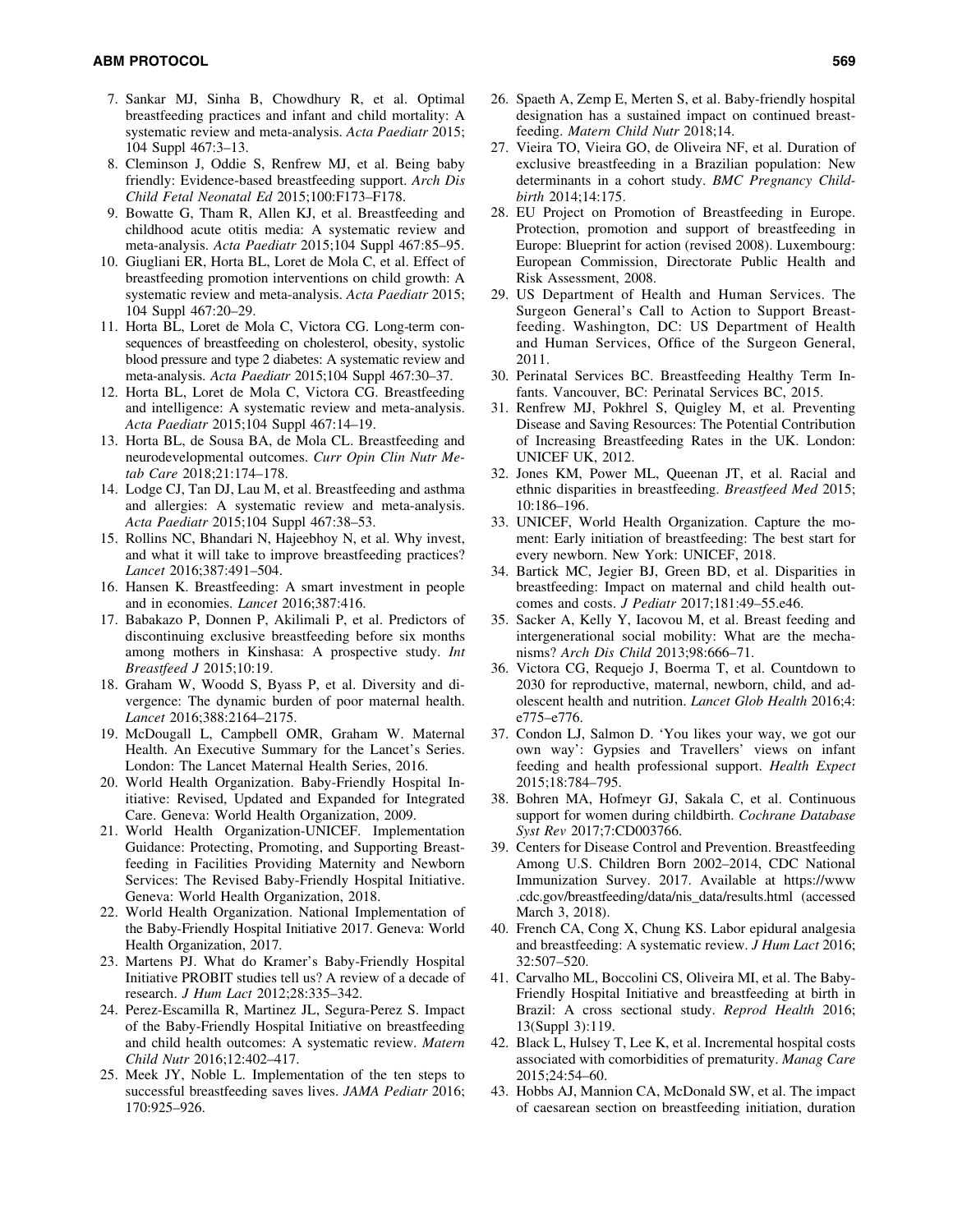and difficulties in the first four months postpartum. *BMC Pregnancy Childbirth* 2016;16:90.

- 44. Hofmeyr GJ, Barrett JF, Crowther CA. Planned caesarean section for women with a twin pregnancy. *Cochrane Database Syst Rev* 2015:CD006553.
- 45. Cabrera-Rubio R, Mira-Pascual L, Mira A, et al. Impact of mode of delivery on the milk microbiota composition of healthy women. *J Dev Orig Health Dis* 2016;7: 54–60.
- 46. Sudhinaraset M, Afulani P, Diamond-Smith N, et al. Advancing a conceptual model to improve maternal health quality: The person-centered care framework for reproductive health equity. *Gates Open Res* 2017;1:1.
- 47. World Health Assembly. Framework on Integrated People-Centered Health Services. Geneva: World Health Organization, 2016.
- 48. Holmes AV, McLeod AY, Bunik M. ABM clinical protocol #5: Peripartum breastfeeding management for the healthy mother and infant at term, revision 2013. *Breastfeed Med* 2013;8:469–473.
- 49. Downe S, Finlayson K, Oladapo O, et al. What matters to women during childbirth: A systematic qualitative review. *PLoS One* 2018;13:e0194906.
- 50. Nyqvist KH, Maastrup R, Hansen MN, et al. Neo-BFHI: The Baby-Friendly Hospital Initiative for neonatal wards. Core document with recommended standards and criteria. Raleigh, NC: International Lactation Consultant Association, 2015.
- 51. International Lactation Consultant Association. Neo-BFHI Package. Raleigh, NC: ILCA, 2018.
- 52. Wight N, Marinelli KA, Academy of Breastfeeding M. ABM clinical protocol #1: Guidelines for blood glucose monitoring and treatment of hypoglycemia in term and late-preterm neonates, revised 2014. *Breastfeed Med* 2014;9:173–179.
- 53. Evans A, Marinelli KA, Taylor JS, Academy of Breastfeeding Medicine. ABM clinical protocol#2: Guidelines for hospital discharge of the breastfeeding term newborn and mother: ''The going home protocol.'' *Breastfeed Med* 2014;9:3–8.
- 54. Kellams A, Harrel C, Omage S, et al. ABM clinical protocol #3: Supplementary feedings in the healthy term breastfed neonate, revised 2017. *Breastfeed Med* 2017;12:188–198.
- 55. Eglash A, Simon L. Academy of Breastfeeding M. ABM clinical protocol #8: Human milk storage information for home use for full-term infants, revised 2017. *Breastfeed Med* 2017;12:390–395.
- 56. Boies EG, Vaucher YE. ABM Clinical Protocol #10: Breastfeeding the late preterm (34–36 6/7 weeks of gestation) and early term infants (37–38 6/7 weeks of gestation), second revision 2016. *Breastfeed Med* 2016; 11:494–500.
- 57. Grawey AE, Marinelli KA, Holmes AV, Academy of Breastfeeding M. ABM clinical protocol #14: Breastfeedingfriendly physician's office: Optimizing care for infants and children, revised 2013. *Breastfeed Med* 2013;8:237–242.
- 58. Rosen-Carole C, Hartman S, Academy of Breastfeeding M. ABM clinical protocol #19: Breastfeeding promotion in the prenatal setting, revision 2015. *Breastfeed Med* 2015;10:451–457.
- 59. Reece-Stremtan S, Marinelli KA. ABM clinical protocol #21: Guidelines for breastfeeding and substance use or substance use disorder, revised 2015. *Breastfeed Med* 2015;10:135–141.
- 60. Berens P, Eglash A, Malloy M, et al. ABM clinical protocol #26: Persistent pain with breastfeeding. *Breastfeed Med* 2016;11:46–53.
- 61. Martin E, Vickers B, Landau R, et al. ABM clinical protocol #28, peripartum analgesia and anesthesia for the breastfeeding mother. *Breastfeed Med* 2018;13:164–171.
- 62. World Health Organization. Guideline: Protecting, Promoting and Supporting Breastfeeding in Facilities Providing Maternity and Newborn Services. Geneva: World Health Organization, 2017.
- 63. World Health Organization. Standards for Improving Quality of Maternal and Newborn Care in Health Facilities. Geneva: World Health Organization, 2016.
- 64. Spangler A, Wambach K. Clinical Guidelines for the Establishment of Exclusive Breastfeeding. Raleigh, NC: International Lactation Consultant Association, 2014.
- 65. World Health Organization. The International Code of Marketing of Breast-Milk Subsitutes, 2017 Update, Frequently Asked Questions. Geneva: World Health Organization, 2017.
- 66. World Health Organization. Code and subsequent resolutions. 2016. [www.who.int/nutrition/netcode/resolutions/](http://www.who.int/nutrition/netcode/resolutions/en) [en](http://www.who.int/nutrition/netcode/resolutions/en) (accessed July 17, 2018).
- 67. Howick J, Chalmers I, Glasziou P, OCEBM Levels of Evidence Working Group. The Oxford 2011 Levels of Evidence. 2011. [www.cebm.net/index.aspexs?o=5653](http://www.cebm.net/index.aspexs?o=5653) (accessed July 9, 2018).
- 68. Lewin S, Bohren M, Rashidian A, et al. Applying GRADE-CERQual to qualitative evidence synthesis findings-paper 2: How to make an overall CERQual assessment of confidence and create a summary of qualitative findings table. *Implement Sci* 2018;13(Suppl 1):10.
- 69. MacDonald T, Noel-Weiss J, West D, et al. Transmasculine individuals' experiences with lactation, chestfeeding, and gender identity: A qualitative study. *BMC Pregnancy Childbirth* 2016;16:106.
- 70. Reisman T, Goldstein Z. Case report: Induced lactation in a transgender woman. *Transgend Health* 2018;3:24–26.
- 71. Fontenot HB. Transition and adaptation to adoptive motherhood. *J Obstet Gynecol Neonatal Nurs* 2007;36: 175–182.
- 72. Farhadi R, Philip RK. Induction of lactation in the biological mother after gestational surrogacy of twins: A novel approach and review of literature. *Breastfeed Med* 2017;12:373–376.
- 73. World Health Organization. WHO Recommendations: Intrapartum Care for a Positive Childbirth Experience. Geneva: World Health Organization, 2018.
- 74. Tervalon M, Murray-Garcia J. Cultural humility versus cultural competence: A critical distinction in defining physician training outcomes in multicultural education. *J Health Care Poor Underserved* 1998;9:117–125.
- 75. Li CM, Li R, Ashley CG, et al. Associations of hospital staff training and policies with early breastfeeding practices. *J Hum Lact* 2014;30:88–96.
- 76. Orth TA, Drachman D, Habak P. Breastfeeding in obstetrics residency: Exploring maternal and colleague resident perspectives. *Breastfeed Med* 2013;8:394–400.
- 77. Sattari M, Levine D, Serwint JR. Physician mothers: An unlikely high risk group-call for action. *Breastfeed Med* 2010;5:35–39.
- 78. Sattari M, Serwint JR, Shuster JJ, et al. Infant-feeding intentions and practices of internal medicine physicians. *Breastfeed Med* 2016;11:173–179.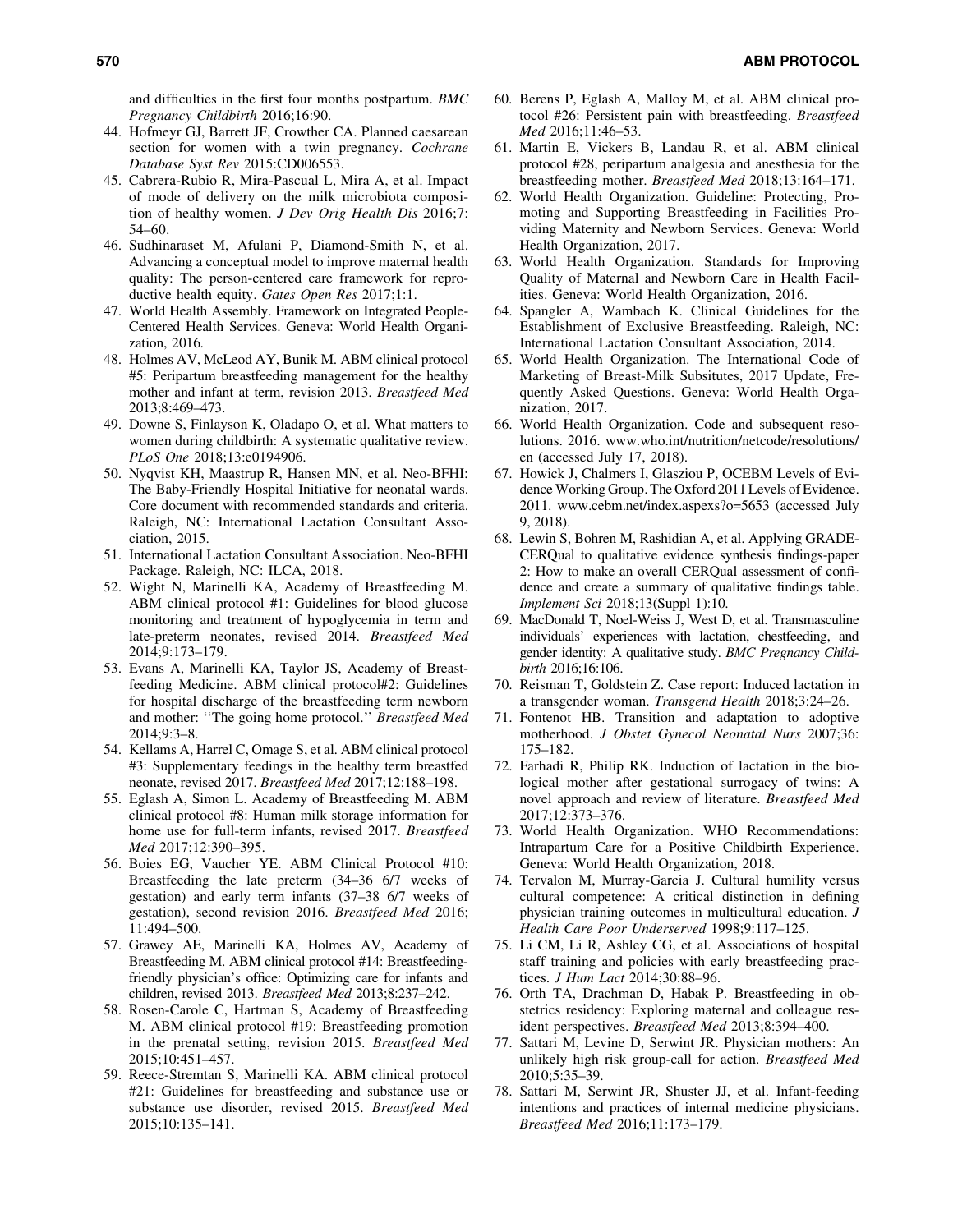- 79. Piwoz EG, Huffman SL. The impact of marketing of breast-milk substitutes on WHO-recommended breastfeeding practices. *Food Nutr Bull* 2015;36:373–386.
- 80. Tarrant M, Lok KY, Fong DY, et al. Effect of a hospital policy of not accepting free infant formula on in-hospital formula supplementation rates and breast-feeding duration. *Public Health Nutr* 2015;18:2689–2699.
- 81. Barennes H, Empis G, Quang TD, et al. Breast-milk substitutes: A new old-threat for breastfeeding policy in developing countries. A case study in a traditionally high breastfeeding country. *PLoS One* 2012;7:e30634.
- 82. Barennes H, Slesak G, Goyet S, et al. Enforcing the international code of marketing of breast-milk substitutes for better promotion of exclusive breastfeeding: Can lessons be learned? *J Hum Lact* 2016;32:20–27.
- 83. Parry K, Taylor E, Hall-Dardess P, et al. Understanding women's interpretations of infant formula advertising. *Birth* 2013;40:115–124.
- 84. Feldman-Winter L, Grossman X, Palaniappan A, et al. Removal of industry-sponsored formula sample packs from the hospital: Does it make a difference? *J Hum Lact* 2012;28:380–388.
- 85. McFadden A, Gavine A, Renfrew MJ, et al. Support for healthy breastfeeding mothers with healthy term babies. *Cochrane Database Syst Rev* 2017;2:CD001141.
- 86. de Jesus PC, de Oliveira MI, Fonseca SC. Impact of health professional training in breastfeeding on their knowledge, skills, and hospital practices: A systematic review. *J Pediatr (Rio J)* 2016;92:436–450.
- 87. Balogun OO, Kobayashi S, Anigo KM, et al. Factors influencing exclusive breastfeeding in early infancy: A prospective study in North Central Nigeria. *Matern Child Health J* 2016;20:363–375.
- 88. Beake S, Pellowe C, Dykes F, et al. A systematic review of structured compared with non-structured breastfeeding programmes to support the initiation and duration of exclusive and any breastfeeding in acute and primary health care settings. *Matern Child Nutr* 2012;8:141–161.
- 89. Britton C, McCormick FM, Renfrew MJ, et al. Support for breastfeeding mothers. *Cochrane Database Syst Rev* 2007: CD001141.
- 90. Coutinho SB, Lira PI, Lima MC, et al. Promotion of exclusive breast-feeding at scale within routine health services: Impact of breast-feeding counselling training for community health workers in Recife, Brazil. *Public Health Nutr* 2014; 17:948–955.
- 91. Gavine A, MacGillivray S, Renfrew MJ, et al. Education and training of healthcare staff in the knowledge, attitudes and skills needed to work effectively with breastfeeding women: A systematic review. *Int Breastfeed J* 2016;12:6.
- 92. Sinha B, Chowdhury R, Sankar MJ, et al. Interventions to improve breastfeeding outcomes: A systematic review and meta-analysis. *Acta Paediatr* 2015;104Suppl 467:114– 134.
- 93. Spiby H, McCormick F, Wallace L, et al. A systematic review of education and evidence-based practice interventions with health professionals and breast feeding counsellors on duration of breast feeding. *Midwifery* 2009; 25:50–61.
- 94. Ekström AC, Thorstensson S. Nurses and midwives professional support increases with improved attitudes— Design and effects of a longitudinal randomized controlled process-oriented intervention. *BMC Pregnancy Childbirth* 2015;15:275.
- 95. Kraft JM, Wilkins KG, Morales GJ, et al. An evidence review of gender-integrated interventions in reproductive and maternal-child health. *J Health Commun* 2014;19 Suppl 1:122–141.
- 96. Esteves TM, Daumas RP, Oliveira MI, et al. Factors associated to breastfeeding in the first hour of life: Systematic review. *Rev Saude Publica* 2014;48:697–708.
- 97. Nguyen PH, Kim SS, Sanghvi T, et al. Integrating nutrition interventions into an existing maternal, neonatal, and child health program increased maternal dietary diversity, micronutrient intake, and exclusive breastfeeding practices in Bangladesh: Results of a cluster-randomized program evaluation. *J Nutr* 2017;147:2326–2337.
- 98. Tadesse K, Zelenko O, Mulugeta A, et al. Effectiveness of breastfeeding interventions delivered to fathers in lowand middle-income countries: A systematic review. *Matern Child Nutr* 2018;14:e12612.
- 99. Wouk K, Tully KP, Labbok MH. Systematic review of evidence for Baby-Friendly Hospital Initiative step 3. *J Hum Lact* 2017;33:50–82.
- 100. Balyakina E, Fulda KG, Franks SF, et al. Association between healthcare provider type and intent to breastfeed among expectant mothers. *Matern Child Health J* 2016; 20:993–1000.
- 101. Costanian C, Macpherson AK, Tamim H. Inadequate prenatal care use and breastfeeding practices in Canada: A national survey of women. *BMC Pregnancy Childbirth* 2016;16:100.
- 102. Wouk K, Lara-Cinisomo S, Stuebe AM, et al. Clinical interventions to promote breastfeeding by Latinas: A meta-analysis. *Pediatrics* 2016;137.
- 103. Liu L, Zhu J, Yang J, et al. The effect of a perinatal breastfeeding support program on breastfeeding outcomes in primiparous mothers. *West J Nurs Res* 2017;39:906–923.
- 104. Leclair E, Robert N, Sprague AE, et al. Factors associated with breastfeeding initiation in adolescent pregnancies: A cohort study. *J Pediatr Adolesc Gynecol* 2015;28:516– 521.
- 105. Bever Babendure J, Reifsnider E, Mendias E, et al. Reduced breastfeeding rates among obese mothers: A review of contributing factors, clinical considerations and future directions. *Int Breastfeed J* 2015;10:21.
- 106. Johnson AM, Kirk R, Rooks AJ, et al. Enhancing breastfeeding through healthcare support: Results from a focus group study of African American mothers. *Matern Child Health J* 2016;20(Suppl 1):92–102.
- 107. Khan AI, Kabir I, Eneroth H, et al. Effect of a randomised exclusive breastfeeding counselling intervention nested into the MINIMat prenatal nutrition trial in Bangladesh. *Acta Paediatr* 2017;106:49–54.
- 108. Behera D, Anil Kumar K. Predictors of exclusive breastfeeding intention among rural pregnant women in India: A study using theory of planned behaviour. *Rural Remote Health* 2015;15:3405.
- 109. Lee SH, Nurmatov UB, Nwaru BI, et al. Effectiveness of mHealth interventions for maternal, newborn and child health in low- and middle-income countries: Systematic review and meta-analysis. *J Glob Health* 2016;6:010401.
- 110. Keag OE, Norman JE, Stock SJ. Long-term risks and benefits associated with cesarean delivery for mother, baby, and subsequent pregnancies: Systematic review and meta-analysis. *PLoS Med* 2018;15:e1002494.
- 111. Prior E, Santhakumaran S, Gale C, et al. Breastfeeding after cesarean delivery: A systematic review and meta-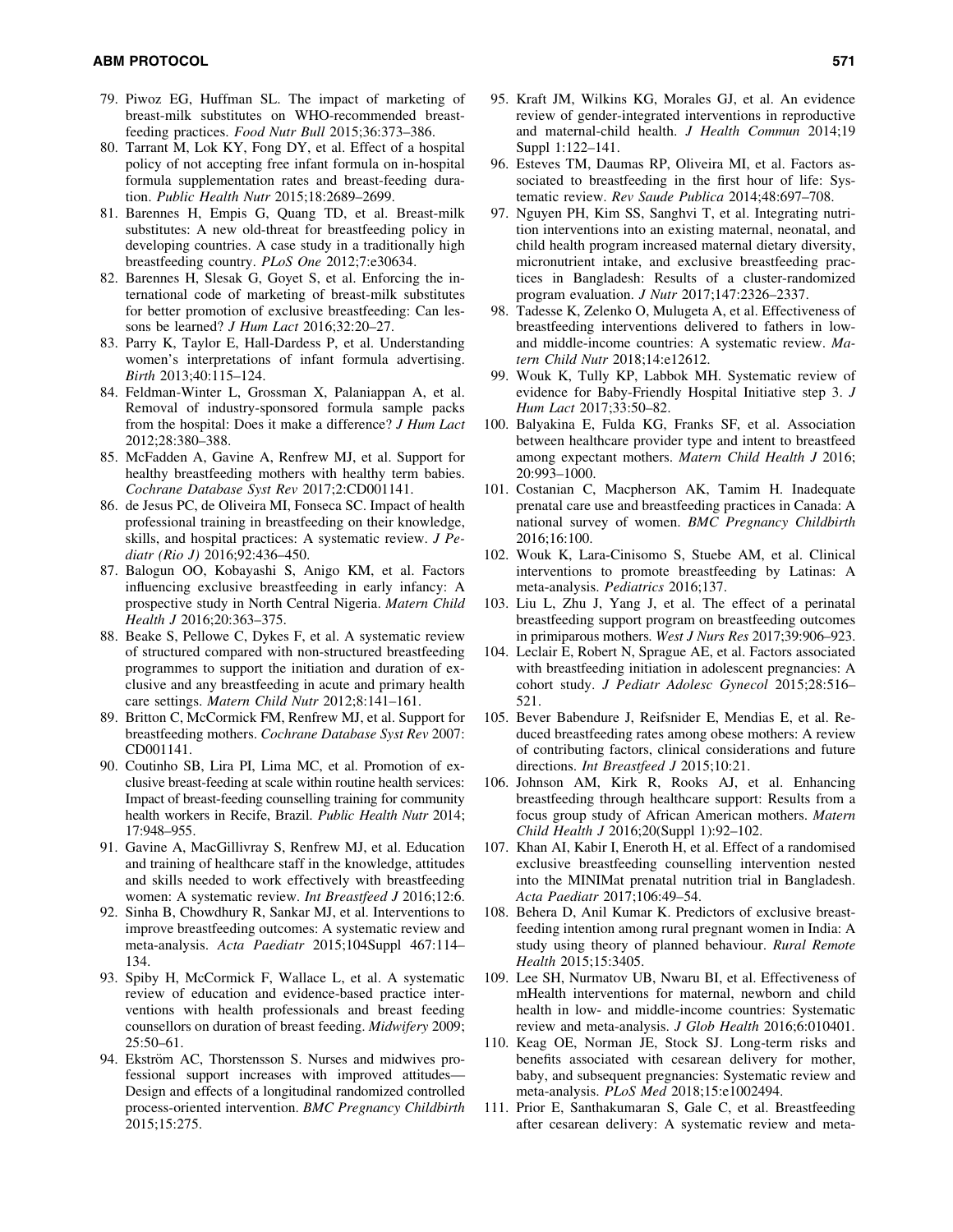analysis of world literature. *Am J Clin Nutr* 2012;95: 1113–1135.

- 112. Chien LY, Tai CJ. Effect of delivery method and timing of breastfeeding initiation on breastfeeding outcomes in Taiwan. *Birth* 2007;34:123–130.
- 113. Sandall J, Soltani H, Gates S, et al. Midwife-led continuity models versus other models of care for childbearing women. *Cochrane Database Syst Rev* 2016;4:CD004667.
- 114. Fortier JH, Godwin M. Doula support compared with standard care: Meta-analysis of the effects on the rate of medical interventions during labour for low-risk women delivering at term. *Can Fam Physician* 2015;61:e284– e292.
- 115. Beake S, Bick D, Narracott C, et al. Interventions for women who have a Caesarean birth to increase uptake and duration of breastfeeding: A systematic review. *Matern Child Nutr* 2017;13.
- 116. Cleveland L, Hill CM, Pulse WS, et al. Systematic review of skin-to-skin care for full-term, healthy newborns. *J Obstet Gynecol Neonatal Nurs* 2017;46:857–869.
- 117. World Health Organization. WHO Recommendations on Newborn Health. Geneva: World Health Organization, 2017.
- 118. Work Group of Clinical Practice Guide on Breastfeeding. Clinical Practice Guide on Breastfeeding. San Sebastia´n, Spain. Ministry of Social Services and Equality, Basque Government, 2017.
- 119. Dumas L, Lepage M, Bystrova K, et al. Influence of skinto-skin contact and rooming-in on early mother-infant interaction: A randomized controlled trial. *Clin Nurs Res* 2013;22:310–336.
- 120. Righard L. The baby is breastfeeding—Not the mother. *Birth* 2008;35:1–2.
- 121. Widström AM, Lilja G, Aaltomaa-Michalias P, et al. Newborn behaviour to locate the breast when skin-to-skin: A possible method for enabling early self-regulation. *Acta Paediatr* 2011;100:79–85.
- 122. Colson SD, Meek JH, Hawdon JM. Optimal positions for the release of primitive neonatal reflexes stimulating breastfeeding. *Early Hum Dev* 2008;84:441–449.
- 123. Brimdyr K, Cadwell K, Stevens J, et al. An implementation algorithm to improve skin-to-skin practice in the first hour after birth. *Matern Child Nutr* 2018;14:e12571.
- 124. Stevens J, Schmied V, Burns E, et al. Immediate or early skin-to-skin contact after a Caesarean section: A review of the literature. *Matern Child Nutr* 2014;10:456–473.
- 125. Moore ER, Bergman N, Anderson GC, et al. Early skin-toskin contact for mothers and their healthy newborn infants. *Cochrane Database Syst Rev* 2016;11:CD003519.
- 126. Guala A, Boscardini L, Visentin R, et al. Skin-to-skin contact in cesarean birth and duration of breastfeeding: A cohort study. *ScientificWorldJournal* 2017;2017:1940756.
- 127. Feldman-Winter L, Goldsmith JP, Committee on Fetus and Newborn, Task Force on Sudden Infant Death Syndrome. Safe sleep and skin-to-skin care in the neonatal period for healthy term newborns. *Pediatrics* 2016;138: pii:e20161889.
- 128. Pallás Alonso C, R, Rodriguez López J, Comité de Estándares de Sociedad Española de Neonatología. [Factors associated with the safety of early skin-to-skin contact after delivery]. *An Pediatr (Barc).* 2014;80:203–205.
- 129. Rabe H, Reynolds G, Diaz-Rossello J. A systematic review and meta-analysis of a brief delay in clamping the umbilical cord of preterm infants. *Neonatology* 2008;93: 138–144.
- 130. World Health Organization. Delayed Umbilical Cord Clamping for Improved Maternal and Infant Health and Nutrition Outcomes. Geneva: World Health Organization, 2014.
- 131. Garofalo M, Abenhaim HA. Early versus delayed cord clamping in term and preterm births: A review. *J Obstet Gynaecol Can* 2012;34:525–531.
- 132. American College of Obstetricians and Gynecologists. ACOG committee opinion No. 648: Umbilical cord blood banking. *Obstet Gynecol* 2015;126:e127–e129.
- 133. Flaherman VJ, Schaefer EW, Kuzniewicz MW, et al. Early weight loss nomograms for exclusively breastfed newborns. *Pediatrics* 2015;135:e16–e23.
- 134. McMillan D, Canadian Paediatric Society Fetus and Newborn Committee. Position statement: Routine administration of vitamin K to newborns. 2018. Available at [https://www.cps.ca/en/documents/position/administration](https://www.cps.ca/en/documents/position/administration-vitamin-K-newborns)[vitamin-K-newborns](https://www.cps.ca/en/documents/position/administration-vitamin-K-newborns) (accessed June 16, 2018).
- 135. World Health Organization. Recommendations for Management of Common Childhood Conditions: Newborn Conditions, Dysentery, Pneumonia, Oxygen Use and Delivery, Common Causes of Fever, Severe Acute Malnutrition and Supportive Care. Geneva: World Health Organization, 2012.
- 136. U.S. Preventive Services Task Force. Clinical Summary: Ocular Prophylaxis for Gonoccocal Ophthalmia Neonatorum. 2011. Available at [https://www.uspreventiveservices](https://www.uspreventiveservicestaskforce.org/Page/Document/ClinicalSummaryFinal/ocular-prophylaxis-for-gonococcal-ophthalmia-neonatorum-preventive-medication) [taskforce.org/Page/Document/ClinicalSummaryFinal/ocular](https://www.uspreventiveservicestaskforce.org/Page/Document/ClinicalSummaryFinal/ocular-prophylaxis-for-gonococcal-ophthalmia-neonatorum-preventive-medication)[prophylaxis-for-gonococcal-ophthalmia-neonatorum](https://www.uspreventiveservicestaskforce.org/Page/Document/ClinicalSummaryFinal/ocular-prophylaxis-for-gonococcal-ophthalmia-neonatorum-preventive-medication)[preventive-medication](https://www.uspreventiveservicestaskforce.org/Page/Document/ClinicalSummaryFinal/ocular-prophylaxis-for-gonococcal-ophthalmia-neonatorum-preventive-medication) (accessed June 20, 2018).
- 137. AAP Committee on Infectious Diseases, AAP Committee on Fetus Newborn. Elimination of perinatal hepatitis B: Providing the first vaccine dose within 24 hours of birth. *Pediatrics* 2017;140:pii:e20171870.
- 138. Neovita Study Group. Timing of initiation, patterns of breastfeeding, and infant survival: Prospective analysis of pooled data from three randomised trials. *Lancet Glob Health* 2016;4:e266–e275.
- 139. Smith ER, Hurt L, Chowdhury R, et al. Delayed breastfeeding initiation and infant survival: A systematic review and meta-analysis. *PLoS One* 2017;12:e0180722.
- 140. Goyal NK, Attanasio LB, Kozhimannil KB. Hospital care and early breastfeeding outcomes among late preterm, early-term, and term infants. *Birth* 2014;41:330–338.
- 141. Conde-Agudelo A, Diaz-Rossello JL. Kangaroo mother care to reduce morbidity and mortality in low birthweight infants. *Cochrane Database Syst Rev* 2016:CD002771.
- 142. Johns HM, Forster DA, Amir LH, et al. Prevalence and outcomes of breast milk expressing in women with healthy term infants: A systematic review. *BMC Pregnancy Childbirth* 2013;13:212.
- 143. Flaherman VJ, Gay B, Scott C, et al. Randomised trial comparing hand expression with breast pumping for mothers of term newborns feeding poorly. *Arch Dis Child Fetal Neonatal Ed* 2012;97:F18–F23.
- 144. Morton J, Wong RJ, Hall JY, et al. Combining hand techniques with electric pumping increases the caloric content of milk in mothers of preterm infants. *J Perinatol* 2012;32:791–796.
- 145. Soltani S, Zohoori D, Adineh M. Comparison the effectiveness of breastfeeding, oral 25% dextrose, kangaroo-mother care method, and EMLA cream on pain score level following heal pick sampling in newborns: A randomized clinical trial. *Electron Physician* 2018;10: 6741–6748.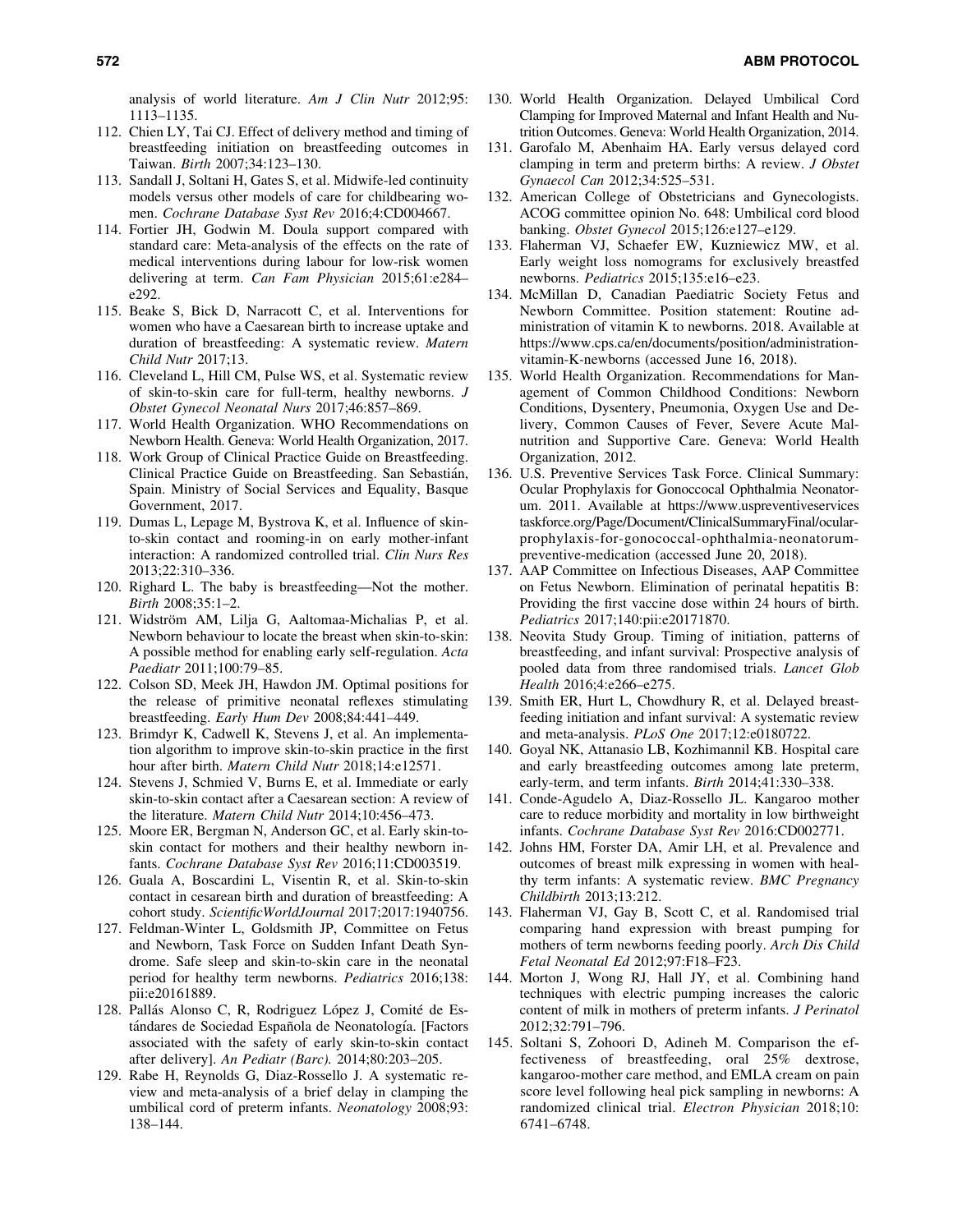- 146. Parker LA, Sullivan S, Krueger C, et al. Association of timing of initiation of breastmilk expression on milk volume and timing of lactogenesis stage II among mothers of very low-birth-weight infants. *Breastfeed Med* 2015;10:84–91.
- 147. Spatz DL, Froh EB, Schwarz J, et al. Pump early, pump often: A continuous quality improvement project. *J Perinat Educ* 2015;24:160–170.
- 148. Fewtrell MS, Kennedy K, Ahluwalia JS, et al. Predictors of expressed breast milk volume in mothers expressing milk for their preterm infant. *Arch Dis Child Fetal Neonatal Ed* 2016;pii:fetalneonatal-2015-308321.
- 149. Acuña-Muga J, Ureta-Velasco N, de la Cruz-Bértolo J, et al. Volume of milk obtained in relation to location and circumstances of expression in mothers of very low birth weight infants. *J Hum Lact* 2014;30:41–46.
- 150. Puthussery S, Chutiyami M, Tseng PC, et al. Effectiveness of early intervention programs for parents of preterm infants: A meta-review of systematic reviews. *BMC Pediatr* 2018;18:223.
- 151. Charpak N, Ruiz JG. Latin American clinical epidemiology network series—Paper 9: The kangaroo mother care method: From scientific evidence generated in Colombia to worldwide practice. *J Clin Epidemiol* 2017;86:125–128.
- 152. Chan GJ, Labar AS, Wall S, et al. Kangaroo mother care: a systematic review of barriers and enablers. *Bull World Health Organ* 2016;94:130–141J.
- 153. Collins CT, Gillis J, McPhee AJ, et al. Avoidance of bottles during the establishment of breast feeds in preterm infants. *Cochrane Database Syst Rev* 2016;9:CD005252.
- 154. Jaafar SH, Ho JJ, Lee KS. Rooming-in for new mother and infant versus separate care for increasing the duration of breastfeeding. *Cochrane Database Syst Rev* 2016: CD006641.
- 155. Colombo L, Crippa BL, Consonni D, et al. Breastfeeding determinants in healthy term newborns. *Nutrients* 2018;10.
- 156. De Carvalho Guerra Abecasis F, Gomes A. Rooming-in for preterm infants: How far should we go? Five-year experience at a tertiary hospital. *Acta Paediatr* 2006;95: 1567–1570.
- 157. Ball HL, Ward-Platt MP, Heslop E, et al. Randomised trial of infant sleep location on the postnatal ward. *Arch Dis Child* 2006;91:1005–1010.
- 158. Tully KP, Ball HL. Postnatal unit bassinet types when rooming-in after cesarean birth: Implications for breastfeeding and infant safety. *J Hum Lact* 2012;28:495–505.
- 159. Task Force On Sudden Infant Death Syndrome. SIDS and other sleep-related infant deaths: Updated 2016 recommendations for a safe infant sleeping environment. *Pediatrics* 2016;138;pii:e20162940.
- 160. Douglas P, Geddes D. Practice-based interpretation of ultrasound studies leads the way to more effective clinical support and less pharmaceutical and surgical intervention for breastfeeding infants. *Midwifery* 2018;58:145–155.
- 161. Jaafar SH, Ho JJ, Jahanfar S, et al. Effect of restricted pacifier use in breastfeeding term infants for increasing duration of breastfeeding. *Cochrane Database Syst Rev* 2016;CD007202.
- 162. Buccini GDS, Perez-Escamilla R, Paulino LM, et al. Pacifier use and interruption of exclusive breastfeeding: Systematic review and meta-analysis. *Matern Child Nutr* 2017;13.
- 163. Kair LR, Kenron D, Etheredge K, et al. Pacifier restriction and exclusive breastfeeding. *Pediatrics* 2013;131:e1101– e1107.
- 164. Lindau JF, Mastroeni S, Gaddini A, et al. Determinants of exclusive breastfeeding cessation: Identifying an ''at risk population'' for special support. *Eur J Pediatr* 2015;174: 533–540.
- 165. Kair LR, Colaizy TT. Association between in-hospital pacifier use and breastfeeding continuation and exclusivity: Neonatal intensive care unit admission as a possible effect modifier. *Breastfeed Med* 2017;12:12–19.
- 166. Chow S, Chow R, Popovic M, et al. The use of nipple shields: A review. *Front Public Health* 2015;3:236.
- 167. Ekström A, Abrahamsson H, Eriksson RM, et al. Women's use of nipple shields-Their influence on breastfeeding duration after a process-oriented education for health professionals. *Breastfeed Med* 2014;9:458–466.
- 168. U.S. National Library of Medicine. LactMed: A ToxNet Database. 2018. Available at [https://www.toxnet.nlm](https://www.toxnet.nlm.nih.gov/newtoxnet/lactmed.htm) [.nih.gov/newtoxnet/lactmed.htm](https://www.toxnet.nlm.nih.gov/newtoxnet/lactmed.htm) (accessed June 28, 2018).
- 169. Infant Risk Center. InfantRisk. 2018. Available at [www](http://www.infantrisk.com) [.infantrisk.com](http://www.infantrisk.com) (accessed August 7, 2018).
- 170. University of Rochester Medical Center, Golisano Children's Hospital. Human Lactation Center. 2018. Available at [https://www.urmc.rochester.edu/childrens-hospital/](https://www.urmc.rochester.edu/childrens-hospital/neonatology/lactation.aspx) [neonatology/lactation.aspx](https://www.urmc.rochester.edu/childrens-hospital/neonatology/lactation.aspx) (accessed September 4, 2018).
- 171. e-lactancia.org Is it compatible with breastfeeding? Valencia, Spain: Association for Promotion and cultural and scientific Research into Breastfeeding (APILAM), 2018. (accessed August 4, 2018).
- 172. European Medicines Agency. CMDh Endorses Restrictive Use of Bromocriptine for Stopping Breast Milk Production. London: European Medicines Agency of the European Union, 2014.
- 173. Marcellin L, Chantry AA. [Breast-feeding (part II): Lactation inhibition—Guidelines for clinical practice]. *J Gynecol Obstet Biol Reprod (Paris)* 2015;44:1080–1083.
- 174. Spitz AM, Lee NC, Peterson HB. Treatment for lactation suppression: Little progression in one hundred years. *Am J Obstet Gynecol* 1998;179(6, Part 1):1485–1490.
- 175. Oladapo OT, Fawole B. Treatments for suppression of lactation. *Cochrane Database Syst Rev* 2012:CD005937.
- 176. Sudfeld CR, Fawzi WW, Lahariya C. Peer support and exclusive breastfeeding duration in low and middleincome countries: A systematic review and meta-analysis. *PLoS One* 2012;7:e45143.
- 177. Abbass-Dick J, Stern SB, Nelson LE, et al. Coparenting breastfeeding support and exclusive breastfeeding: A randomized controlled trial. *Pediatrics* 2015;135:102–110.
- 178. Renfrew MJ, McCormick FM, Wade A, et al. Support for healthy breastfeeding mothers with healthy term babies. *Cochrane Database Syst Rev* 2012:CD001141.
- 179. Centers for Disease Control and Prevention. Contraindications to Breastfeeding or Feeding Expressed Breast Milk to Infants. 2018. Available at [https://www](https://www.cdc.gov/breastfeeding/breastfeeding-special-circumstances/Contraindications-to-breastfeeding.html) [.cdc.gov/breastfeeding/breastfeeding-special-circumstances/](https://www.cdc.gov/breastfeeding/breastfeeding-special-circumstances/Contraindications-to-breastfeeding.html) [Contraindications-to-breastfeeding.html](https://www.cdc.gov/breastfeeding/breastfeeding-special-circumstances/Contraindications-to-breastfeeding.html) (accessed June 28, 2018).
- 180. UNICEF. WHO/UNAIDS/UNICEF Infant feeding guidelines. Available at [https://www.unicef.org/programme/](https://www.unicef.org/programme/breastfeeding/feeding.htm) [breastfeeding/feeding.htm](https://www.unicef.org/programme/breastfeeding/feeding.htm) (accessed June 28, 2018).
- 181. Amiri M, Diekmann L, von Kockritz-Blickwede M, et al. The diverse forms of lactose intolerance and the putative linkage to several cancers. *Nutrients* 2015;7:7209–7230.
- 182. Kimberlin DW, Brady MT, Long SS, Jackson MA. Red Book<sup>®</sup>: 2018 Report on the Committee on Infectious